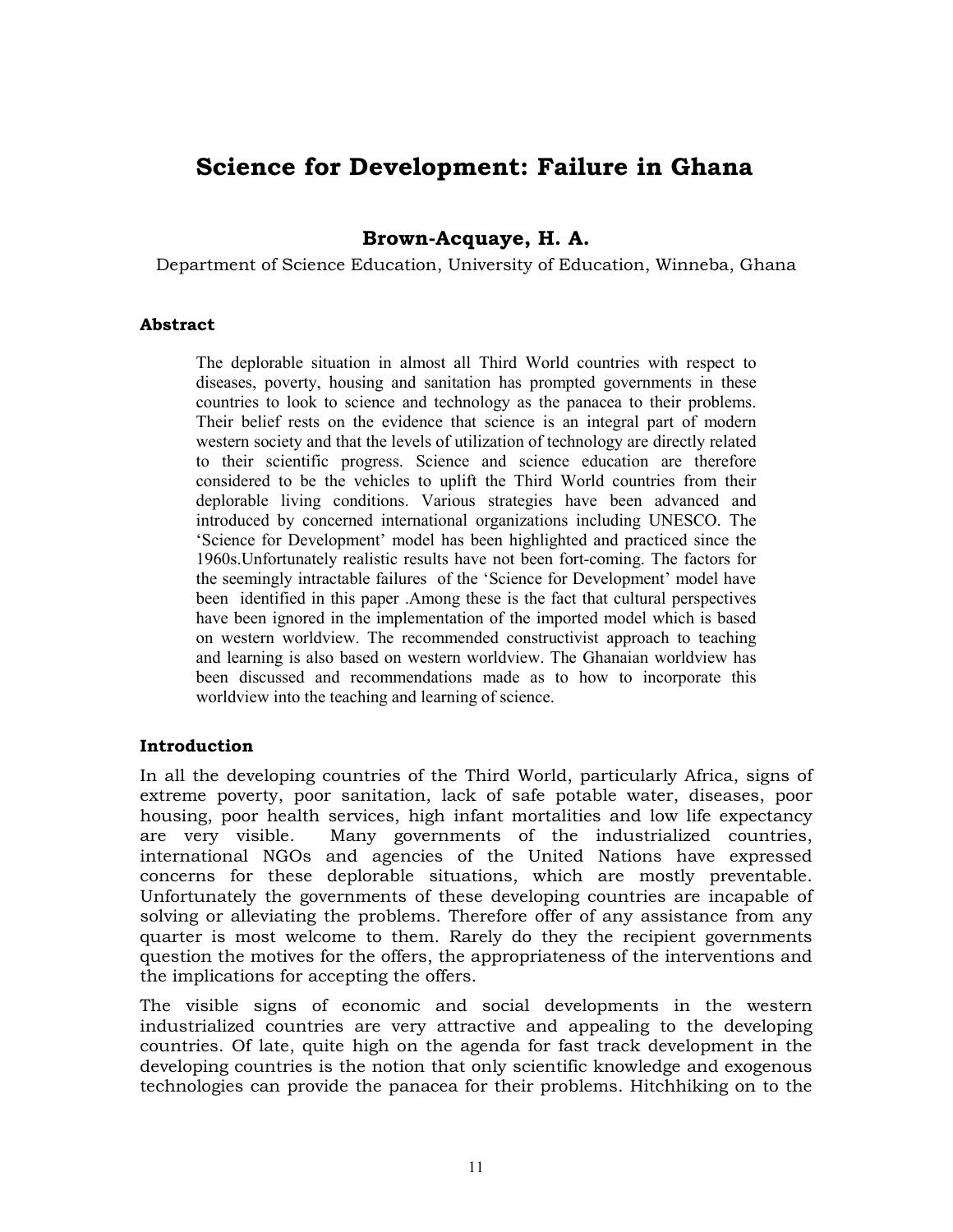fast lane of the current information technology through the Internet is most desirable.

We are here referring to citizens of the developing countries, the majority of whom are illiterate in science and technology without any access to good potable water or to electricity or to good housing but whose government are bent on importing western technologies and lifestyles. These government officials have been trained in the western industrialized countries and have exogenous inclinations and believe in and accept the concept of science for development, one of the many intervention programmers introduced to stem the deterioration of the prevailing conditions. The UN and its specialized agencies, like UNESCO, FAO, UNDP and other international donor agencies, have championed this concept of 'science for development'.

#### Science for Development Model in Ghana

Long before the adoption of the concept of 'science for development', the first President of the Republic of Ghana, Dr. Kwame Nkrumah had some genuine belief in the potency of science and technology to propel Ghana, and for that matter the whole of Africa, into a modern, civilized, industrialized and economically vibrant society. He must have been influenced greatly during his study periods in the USA and Britain.

Immediately after independence in 1957, he initiated many programmers based on science and technology for the rapid industrialization of Ghana. The University of Science and Technology, now named after him, (Kwame Nkrumah University of Science and Technology), was established in 1961.This was followed in 1962 with the establishment of the University College of Science Education, now called the University of Cape Coast, which was mandated to produce only graduate teachers in science for the secondary schools in Ghana. Next to follow was the Ghana Atomic Energy Commission, established at Kwabenya near the premier university, University of Ghana. To support these academic and research institutions, The Ghana Industrial Holding Corporation (GIHOC), comprising of sixteen (16) different industries was established about the same period.

Unfortunately when the government of Dr. Kwame Nkrumah was overthrown through a military coup d'etat in 1966, all the developmental programmers initiated were jettisoned overboard and since then no coordinated programmes based on science and technology have been presented. One would question whether the programmes initiated by Dr. Nkrumah based on science and technology would have been successful had his government not been overthrown. The answer could be 'Yes' or 'No'.

Considering that Nkrumah's government became dictatorial, operating in a oneparty state with him as the life President, the chances of pushing through all the programmes to success are imaginable. He had succeeded to build the Akosombo dam to create the Volta Lake, which up to date is the largest manmade lake in the world, to generate cheap hydroelectric power to be used in the production of aluminum from bauxite.

Although Drori (1998) successfully debunks the notion of a causal link between science and technology for economic progress from case studies of the newly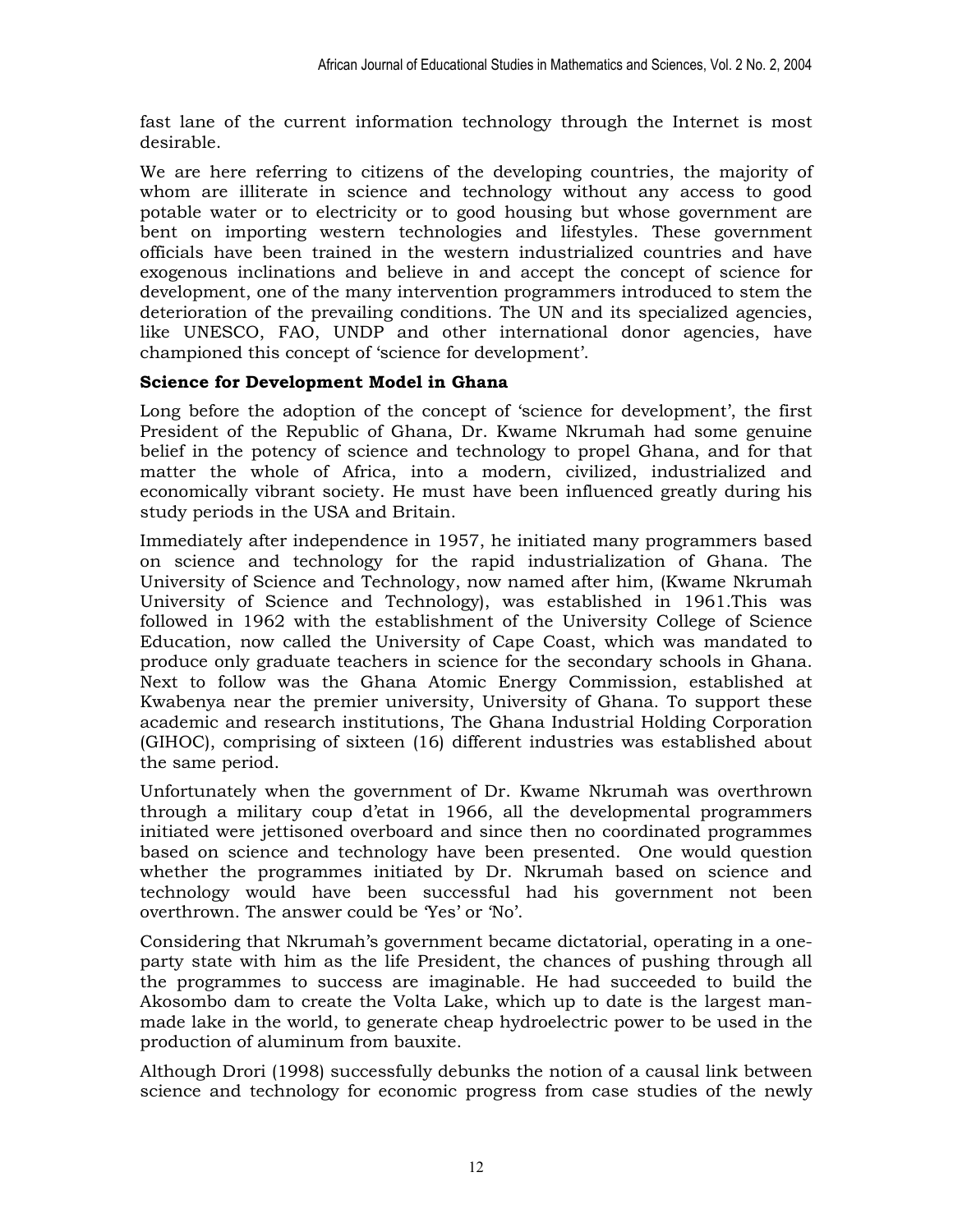industrialized countries (NIC), the case of Malaysia was an exception. Malaysia and Ghana both gained their respective independence status from Britain in the same year, 1957, with Ghana three months earlier. Just as Ghana, under Kwame Nkrumah, had a strong centrally controlled economy in a dictatorial regime Malaysia had a similar environment. In Malaysia, Lewis (1993) reports "access to science education is near universal at primary level and the quality of teaching and material resources is becoming comparable to that found in industrialized countries" (Lewis 1993, p.2). Under Nkrumah's government similar conditions prevailed. Incentives were given to students to study science in the universities. The allowances for students studying were higher than those given to non-science students. Science at that time enjoyed such high legitimacy and status that Dr. Kwame Nkrumah, the President instituted the Ghana Academy of Sciences, which has now been extended to cover the Arts and known as the Ghana Academy of Arts and Sciences.

Now, Malaysia is one of the newly industrialized countries, which has transformed itself since 1971 from a producer of raw materials into an emerging multi-sector economy with electronics as one of its main export products to the USA and Japan. As at the year 2000, Internet users in Malaysia numbered 4.1 million. With a healthy foreign exchange reserves and relatively small external debt, Malaysia is presently way ahead of Ghana which could boast of only 200,000 internet users as at the year 2000.Ghana remains heavily dependent on international finance and technical assistance and with its present economic harassment had no choice but to opt for debt relief under the Heavily Indebted Poor Country (HIPC) programme in 2000.

The differences in the situations in the two countries can only be explained by the political instability in the case of Ghana and the presence of a strong stable government in Malaysia. Also to be noted is the fact that whereas both Ghana and Malaysia had Britain as colonial masters, Ghana retained and still uses English, a foreign language, as the official language and the language of instruction in schools. Malaysia uses a local language, Bahasa Melayu as the official language and that for instruction in schools.

Dr. Kwame Nkrumah strongly believed in Pan –Africanism and worked very hard towards the unification of Africa under a Union government. In his drive for the African Unity he had problems with some leaders of the other newly independent African countries on policy issues and on ideological grounds. Nkrumah had socialist inclinations while some of the other Heads of States, particularly that of Nigeria at that time had capitalist tendencies. The colonial masters, particularly France, did not leave the their newly independent states free to do what they wanted. They had an agenda for them and advocated for 'assimilation 'with France. The British however acted differently leaving their former colonies to their own fates, designs and aspirations. Nevertheless Nkrumah was very skeptical of these former colonial masters and feared that they had schemes to perpetually bind them economically as neo-colonialist states.

A study of the conceptual model of science for development for use in the developing countries would lead one to concur with the skepticism of Kwame Nkrumah. The adoption of the science for development model in Ghana and elsewhere was to frustrate the drive towards the development of a truly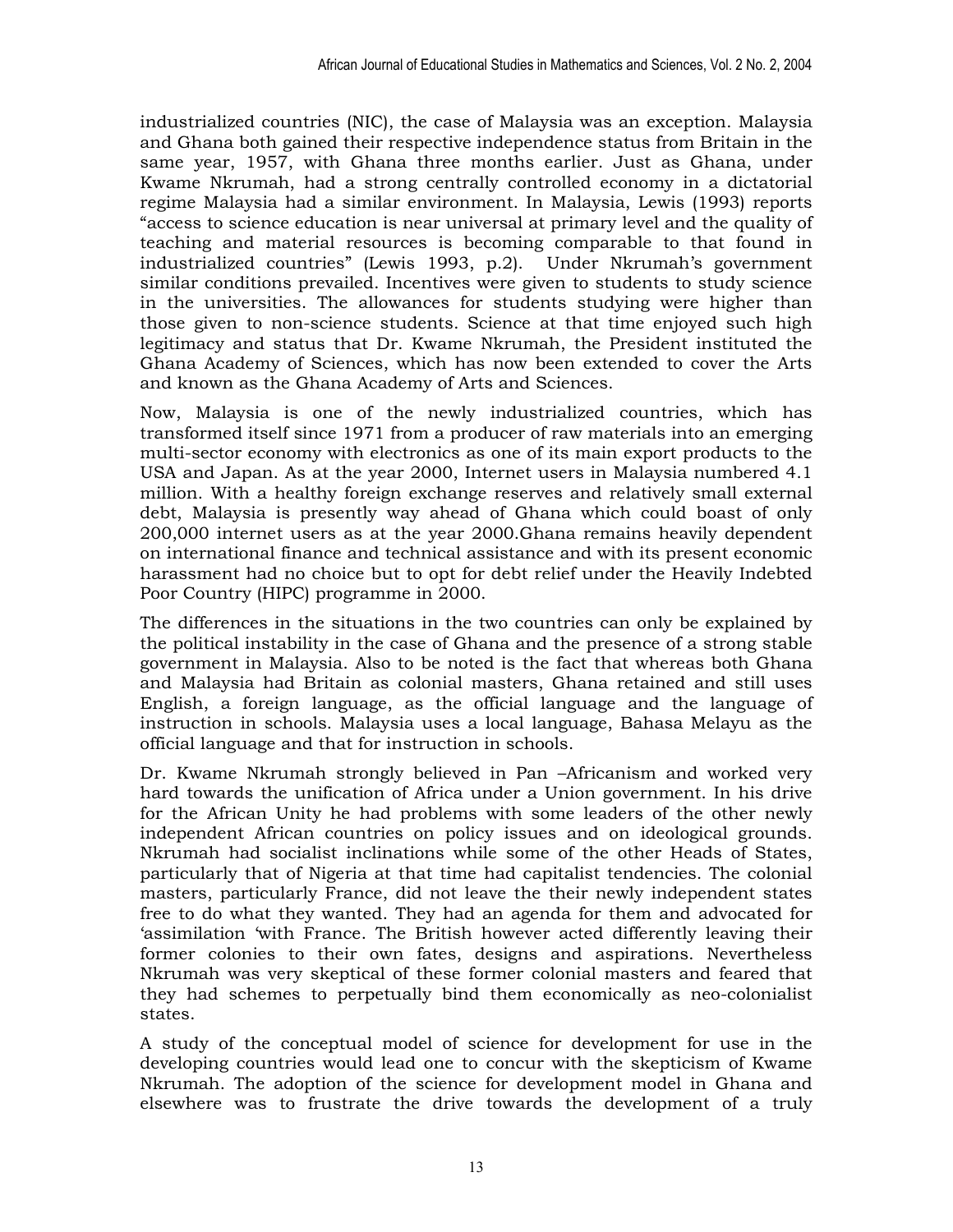industrialized Ghana, directing its own research and development programmes. Nkrumah's dreams would have been stillborn.

One of the driving forces for the adoption of the science and technology for development model was the fact that during the 1950s and 1960s development theorists condemned indigenous local knowledge and technology and considered them as inefficient, inferior and indeed obstacles to the fight against poverty, hunger and underdevelopment. These theorists disregarded the mounting evidences for the success of indigenous knowledge and practices in the areas of agricultural production and sustainable development.(Altieri,1987, Brokensha,Warren and Werner,1980; Chambers, Pacey and Thrupp,1989,Warren,1991,1993).

Warren et al. .report 'Ten years ago, most of the academics working in the area of indigenous knowledge represented anthropology, development sociology, and geography. Today…important contributions are also being made in the fields of ecology, soil science, veterinary medicine, forestry, human health, aquatic science, management, botany, zoology, agronomy, agricultural economics, rural sociology, mathematics…fisheries, range management, and water resource management. (Warren et al. ,1993)

Indigenous knowledge has now been identified to be relevant in preparing development process that is cost-effective, participatory and sustainable.

### Contextual Hurdles in the Ghanaian Situation

Regardless of whatever might have happened under Kwame Nkrumah's government, a very detailed analyses of the implementation of the conceptual model of science and technology for development have been provided by Drori (1998), which, citing from empirical studies clearly 'contradict our everyday notion of science education and the predictions made by the model of science education for development.' From their own studies Kamens and Benavot (1991, p.166) report "it does not appear that official attention given to mathematics and science instruction in primary education is directly related to key indicators of socio-economic development, economic dependence or world system position. The casual link between science education and economic development is at best mythical," Rutherford (1985) still maintains that the continued progress of the developed countries in respect of economy, security, global status and 'attractiveness to human society' would continue to be dependent on science education. Technological innovations are based on cumulative scientific knowledge for which science education is mover. Policy makers generally advance two of the outcomes of science education to include the creation of a technically skilled labour force and a knowledge-based economic growth. To achieve these two outcomes necessitates government control of and coordination between allocation of resources, market needs and educational supply. Guimares (1989) refers to the effective government involvement as the main factor for the economic success of the newly industralised countries (NIC), including Malaysia. Ghana, like other developing countries in Africa has not been able to establish links between university research and industry. Cooper (1973 p, 7), therefore advices African countries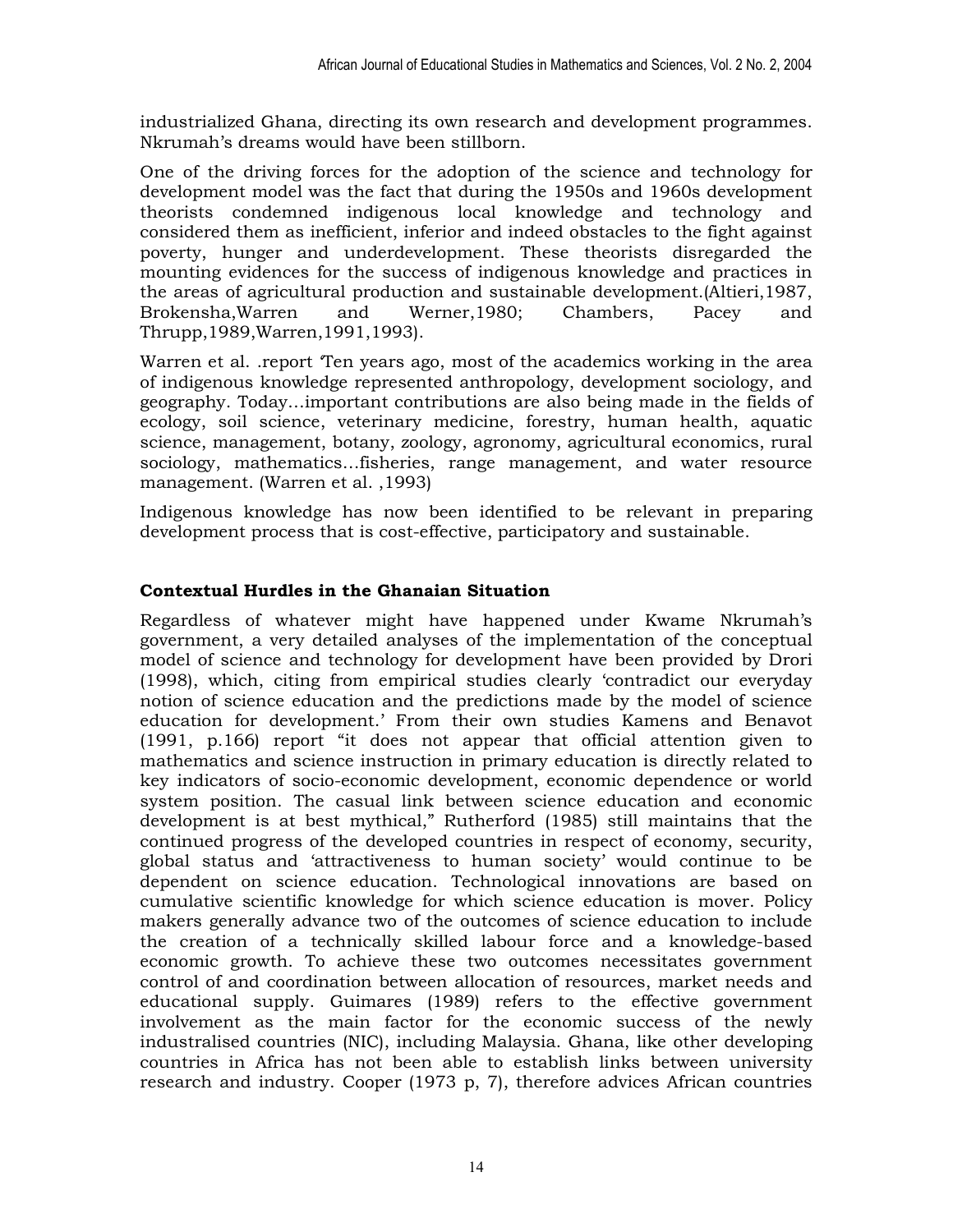to study how Japan succeeded to have effective, direct government control over the coordination of education, science and economic policies

The worldwide promotion of the 'science education for development model' by national and international organizations like UNESCO has virtually turned it into a global myth which has prompted the setting up of science tracks in primary and secondary school laboratories and directed the attention of politicians to the issue of science education (Driori, 1998) Some consequences of these may be economic development but as Benavot discusses 'the economic effects of science education may have more to do with " hidden" cultural rules, orientations and worldviews being transmitted than the specific scientific content being taught' (Benavot ,1992 p.173). In effect, serious consideration of the 'science education for development' may in the long run be found to be "just mere words" which reflect and promote a particular social context. The policy directives that may emanate from the adoption of the model may include the writing of text-books in English with foreign consultants, choice of pedagogical instructional materials recommended by the foreign consultants and the use of these teaching and learning materials to infuse certain facts and western worldviews in the pupils.

After the failure of externally induced and prepared development initiatives, attention is now directed to the participation of the indigenous and local groups in developing strategies that fit into their local conditions. Cultural barriers are mentioned among some social mechanisms that impede the success of the science for development model and Drori (1998) points out that such barriers impede the transfer of knowledge – thus knowledge that was created in a particular cultural context.

Many cultural barriers do exist in the Ghanaian situation to stifle the implementation of the science for development concept. According to Benavot (1999, p.173) 'the economic effect of science education may have more to do with "hidden" cultural rules, orientations, and world views being transmitted than with the specific content being taught. 'The current push towards globalization necessitates worldview standardization of scientific education curricula and isomorphism (Drori, p.59). The role of science education, according to Drori is twofold within the scheme of science education for development. These are

- a). to shape positive attitudes towards modernization and
- b). to train candidates in science and technology and prepare them for higher education and for sophisticated production roles (Drori, p.59).

Within the science for development model there is provision for professional training and for the provision of local skilled labor for the economy. This is based on one of the four major assumptions for the model and considers the role of science education as providing a lead to the preparation of scientificallyand technically- skilled labor force. With such skilled personnel it was expected that industrialization and economic progress would follow. Unfortunately this conceptual frame of science for developments is based on western science whose worldview, according to Cobern is grounded on the following three imperatives of modern western society: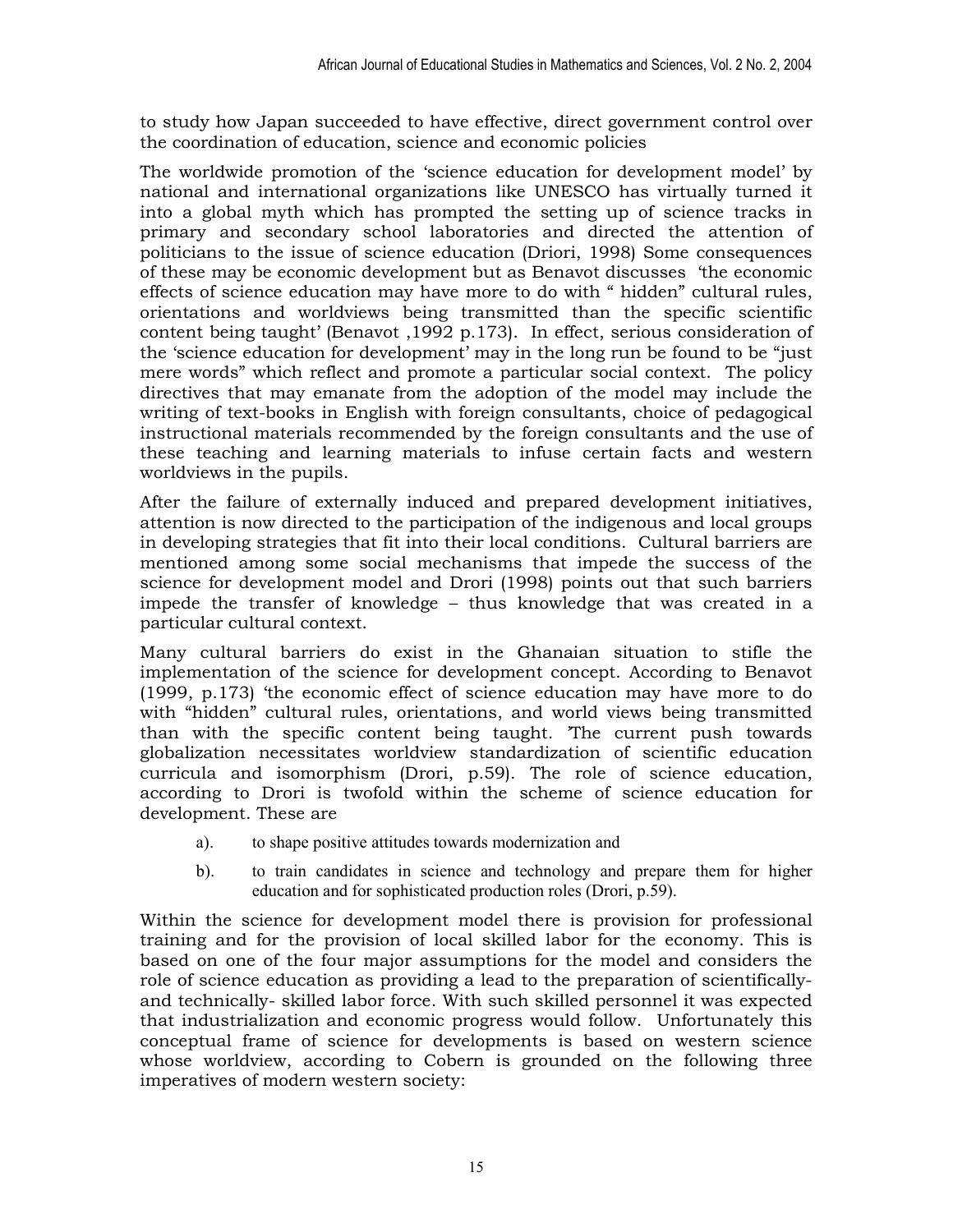- i. The imperative of Naturalism—all phenomena can ultimately and adequately are understood in naturalistic terms;
- ii. The scientific imperative—anything that can be studied, should be study;
- iii. The technocratic imperative—any device that can be made, should be made. (Cobern, p.20)

From the above statements it is evident that the single logical goal of the western worldview is the material well being of the people. This position is captured by the statement of America's most prestigious scientific organization, The National Academy of Science:' In a nation whose people depend on scientific progress for their health, economic gains, and national security, it is of utmost importance that our students understand science as a system of study, so that by building on past achievements, they can maintain the pace of scientific progress and ensure the continued emergence of results that can benefit mankind" (NAS, 1984,p.6)

The current trend of industrial and economic development in the western countries clearly point to the adherence of the principles advocated by the American National Academy of Science. Some Americans are concerned about the one-directional outlook of economic and social development based solely on science and technology. Sadly their voices do not go far enough and their admonitions about the fact that there is more to life than economics are not heeded. Aleksandr Solzhenitsyn, the Russian writer has commented

as creature comforts continue to improve for the average person, so spiritual development grows stagnant. Surfeit brings with it a nagging sadness of heart, as we sense that the whirlpool of pleasures does not bring satisfaction, and that before long, it may suffocate us…No, all hope cannot be pinned on science, technology, economic growth (1995,p.8- 9).

Drori regards the science for development model to have its theoretical foundations on the structuralist-functionist modernization theory, which divides national development into stages. The hierarchy for the nation states has the developed countries on top with the Third world countries at the bottom. It is further stipulated that situations and events can be transferred from one nation-state to another. It is therefore possible for the least developed countries (LDCs) to follow in the footsteps of the developed countries to achieve the standards and economic prosperity and social liberties of the advanced developed countries. Since the progress of the advanced developed countries were achieved through the mechanism of science and education, similar progress could be realized through science and education.

The community into which the science for development model has been introduced is one where the people, the Ghanaians, some of whom have had contacts with western culture are still firmly attached to their traditional cultural background. They still practice profound ancestral worship and veneration .The belief is that ancestors offer protection to their descendants and in return are propitiated. This is unacceptable in the western culture whose science is being introduced. The relationship between elders and their juniors is still dependent on the respect for the aged. Children are expected to maintain low profile in the presence of their elders and are not expected to argue with them, since age has an ascribed social status in the Ghanaian community. The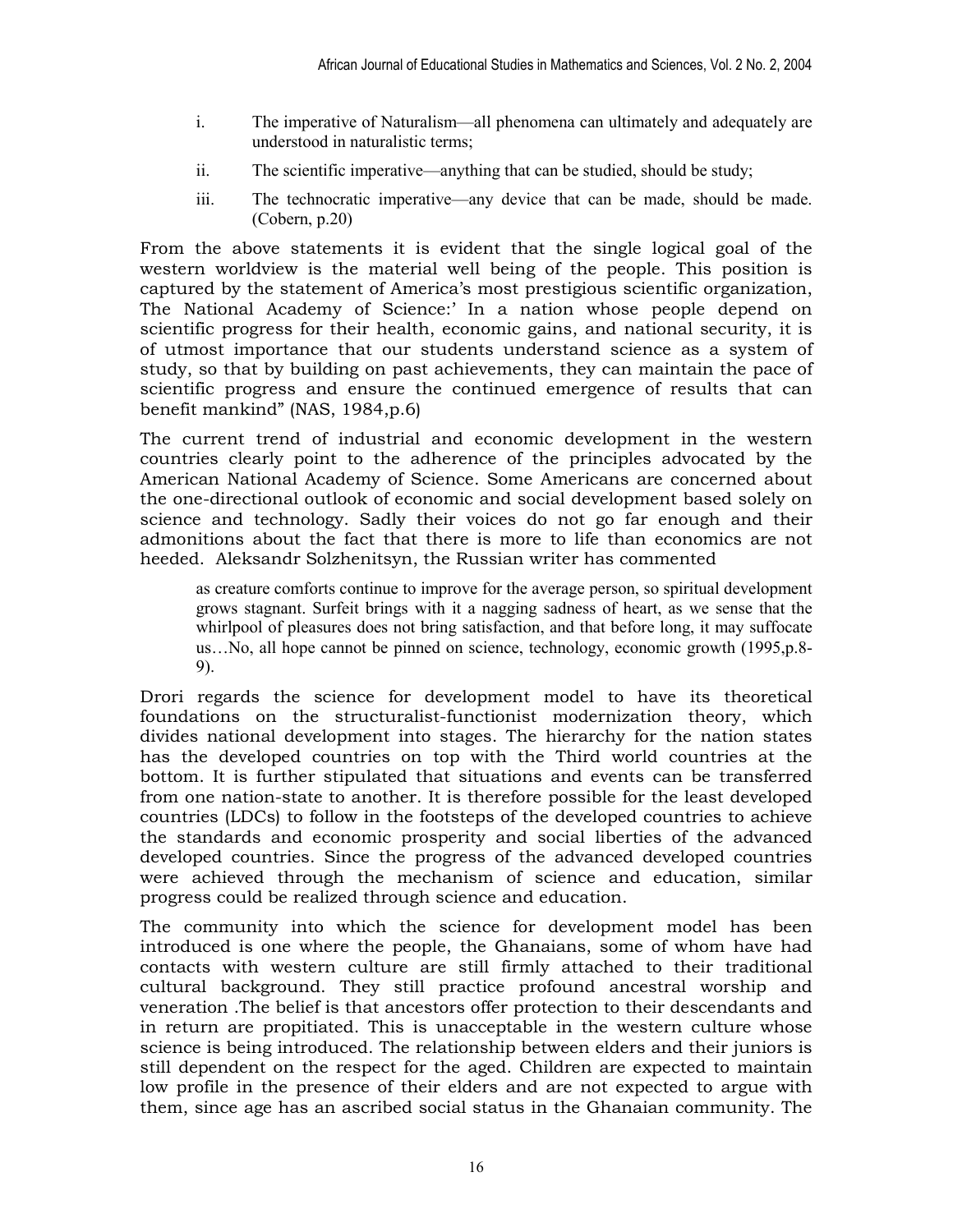constructivist theory which is the basis for science teaching and learning demands that the students construct their knowledge from active dialogue with their teachers, be very objective in their reasoning and be bold to raise questions about things they do not understand. This practice will not find favour in the Ghanaian context and will pose serious obstacles in the learning process of the Ghanaian science students.

The respect for age and authority, which are validated by traditional religious beliefs, will be confronted by the practice of constructivist theory in learning science. Since religion plays a major role in the daily activities of the Ghanaian, any programme, which plays down on the religious aspect, is bound to be rejected. For any outside program to be accepted the cultural context of the beneficiaries must be considered.

One of the main causes for the failure of the science for development concept in Ghana can be deduced from Cobern's statement 'accepting the tight, linear science –technology-economic development (STD) model squeezes out nonscientific ways of knowing and in doing so, creates for science (in its scientific form) a privileged status in society. As this occurs there is increasing pressure for other aspects of culture to conform to scientific thinking. Any areas of resistance come to be viewed as deficiencies because the areas of resistance impede the takeover by scientific rationality.' (Cobern, 1998, p.20-21)

It would be naïve for any one to think that the advocates of science for development in the developing countries would sit down unconcerned to have their efforts thwarted by local cultural practices. They are not only to transfer scientific knowledge but through that to impose the western culture on the people. According to Basala, the first task pertaining to the subject of world view is that;'a resistance to science on the basis of philosophical and religious beliefs must be overcome and replaced by positive encouragement of scientific research. (Basala, 1967, p.617).

This position is further given support by Poole who state;"it is difficult to see how the less advanced societies can achieve the high living standards at which they aim without assimilating large portions of the western conceptual systems, not least those concepts of scientific significance') Poole, 1968 p.57). In his book, The Stages of Economic Growth, Rostow (1971) discouraged the use of an indigenous scientific enterprise from the scratch when according to him, it was much easier to import a highly ready made and advanced body of scientific knowledge from abroad. The question to be answered is 'for whom would that knowledge be used, to whose benefit and for what purpose? 'Acceptance of this philosophy would only end up in making neo-colonialist states of these nonscientific developing countries. This exactly is the hidden agenda of the science for development concept and was to be a prelude to the current globalization movement.

The culture of western school science or worldview is described by Cobern as "scientist and one which alienates many students" (Cobern 1998.p19). Based on the logico-structuralism model devised by Kearney (1984, p.106), Cobern presents the descriptors of the seven categories that comprise a world in a tabular form, Table 1.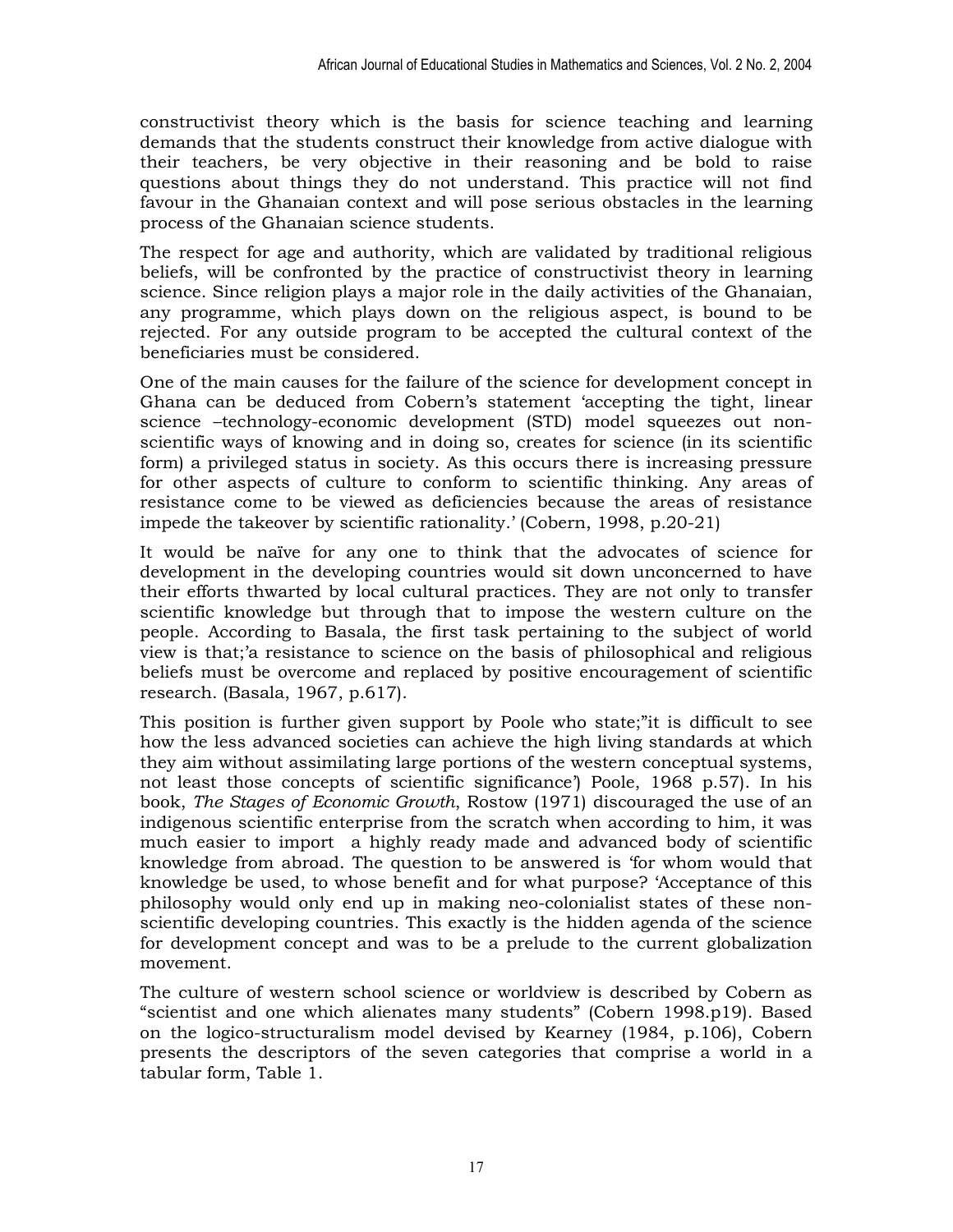| <b>Example descriptors for worldview categories</b> |                                                 |                                                      |
|-----------------------------------------------------|-------------------------------------------------|------------------------------------------------------|
| Worldview<br>Categories                             | Scientistic Descriptors                         | <b>Alternative Descriptors</b>                       |
| The Other or NonSelf                                | Materialistic, reductionistic,<br>exploitive    | Holistic, social/humanistic, aesthetic,<br>religious |
| Classification                                      | Natural only                                    | Natural, social, supernatural                        |
| Causality                                           | Universal, mechanistic,<br>structure/functional | Context bound, mystical, teleological                |
| Relationship                                        | Strict objectivism, non-<br>personal            | Subjective, personal                                 |
| Self                                                | Dispassionate, independent,<br>logical          | Passionate, dependent, intuitive                     |
| Time and Space                                      | Abstract formalism                              | Participatory-medium tangible                        |

#### Table 1 Example Descriptors for Worldview Categories

The descriptors were arrived at from extensive research and examination of the cultural form in which western science is embedded and compares them with the descriptors based on non-western worldviews. Cobern rightly deduces that the western scientific view of the world as presented in the classroom is often materialistic, reductionist and exploitative. (Cobern, 1998, p.19).

These descriptions are explicit in the traditional western dominance theme about and a Japanese observer comments;' in the western idea, man was not an ordinary part of nature. He was a specially privileged creature, and nature was subordinate to him… he was the master of the natural world, which was at his disposal to analyze, examine and make use of … since the natural world and the whole universe were manifestations of God's creation, the study of it was not only a useful but also a highly esteemed endeavor … Such an outlook provided some of the important religious motivation which fostered the development of modern science in the western world." (Watanabe, 1974, p.280)

The Ghanaian's relationship with the 'other' or the 'non- self' is holistic, humanistic, religious and completely in contrast to that of the western world view.

According to Ogunniyi, the world view of an African is monistic/vitalistic, while those of the western scientist is irrational/impersonal.(Ogunniyi,1983, p.84).With respect to the universal causality ,Okeobukola and Jejede infer that the African's attitude to cause and effect is teleological while it is mechanistic for the western scientist;; 'causality is seen in terms of volition and not in terms of mechanistic laws. Things do not just happen in the traditional African society: events have a cause, but that cause is seen in personal terms" (Okebukola and Jejede, 1988, p.3) Within the concept of the science for development, the Ghanaian student is expected to be objective and non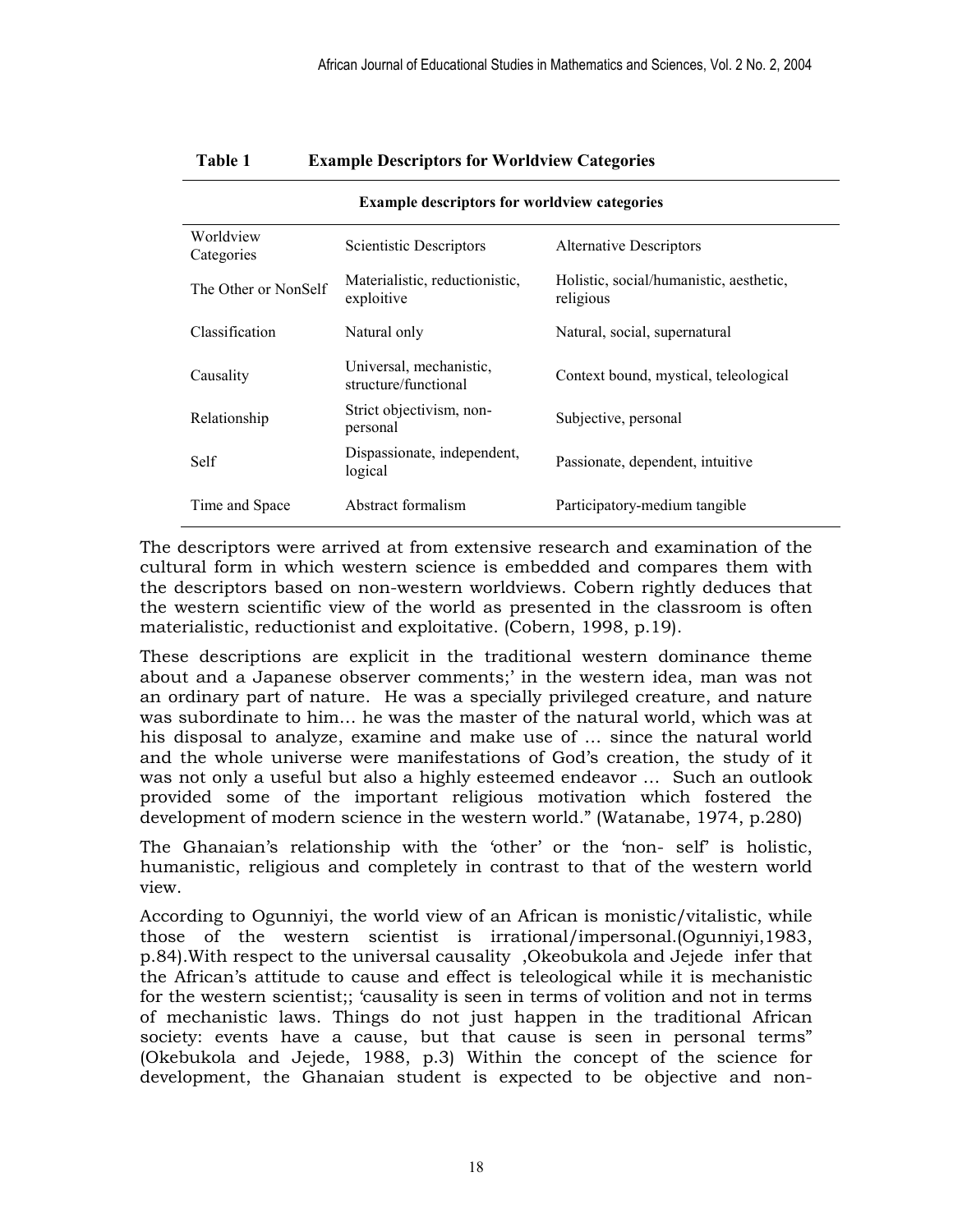personal, which are not part of his/her descriptors in the logico-structural model of world view.

A story is told of a father in a Ghanaian farming community who consistently refused to allow his only child, a boy of 12 years to accompany his friends to the forest. On the day that he allowed his son to go with his friends, there was an accident in the forest. A big tree fell and hit his son on the head, killing him instantly. The following questions agitated the mind of the grieving father:

- i. Why did he allow the son to go to the forest with his friends on that particular day although he had consistently refused the request on previous occasions?
- ii. Why did the tree fall, not on anyone in the group but on his only child on the very first day that he joined the group
- iii. Who fell that tree which was standing erect.

The cause of death in a Ghanaian community is an important issue for consideration since a tragic death through accident is regarded 'unclean' and could be due to gross and persistent violations of the sanctions of the gods and ancestors. Ghanaians believe that babies are a creation of God and that after birth babies are given to families on loan by God and for specific purposes. Parents therefore go to all extent to find out from the deities about the character and nature of their babies, the purpose of their creation, their destiny or what the babies would become.(Kuamuah,2000,p.8).

This grieving father would be worried to find out whether a god or a spirit and what would have been his sin to make him incur such calamity inhabited the tree. His dilemma would not be answered from purely scientific, materialistic, reductionist, mechanistic, strictly objective, non-personal and dispassionately independent logical ways of thinking that would have been the method of the western scientist.

The western scientist presents his world view as superior to that of the nonscientist and it is this assumed privileged status of the western world view that prompted the Maori intellectual, Linda Smith to write 'it appalls us that the west can desire, extract and claim ownership of our ways of knowing, our imagery, the things we create and produce, and then simultaneously reject the people who created, developed those ideas, and seek to deny them further opportunities to be creators of their own culture….(and) deny them the validity of their own knowledge. (Smith 1999,p.1)

It must be realized that the western worldview had evolved over many centuries from the  $16<sup>th</sup>$  to the present and had resulted in the present materialistic and non-spiritual attitude where power and dominance of nature and other cultures is the goal of development. Based on the logico-structural model of worldview one can identify worldviews that are different but yet scientifically compatible and acceptable. If this existence of scientific pluralism were acknowledged and accepted, wholesale export of a foreign worldview would be discouraged. Hewson (1988, p.317) has recommended that 'rather than continuing to encourage the west to donate scientific knowledge and skills to developing countries, a different approach might usefully be taken.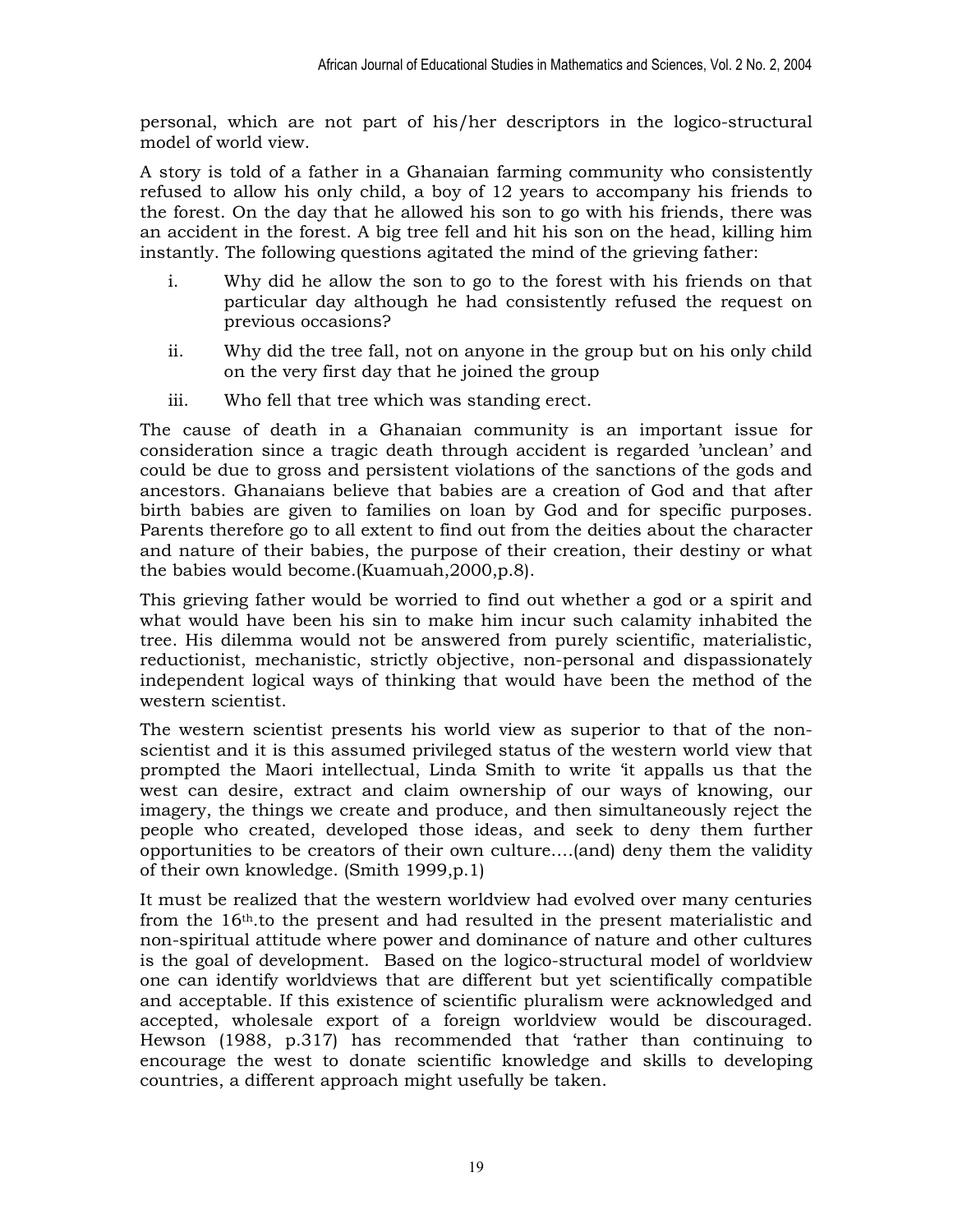Critical dialogue between the west and the developing countries could promote conceptual change of the knowledge bases of both and allow for the emergence of a new type of science that is effective in meeting specific problems at a range of levels in developing countries, and possibly in the west as well. (Hewson, 1988,p.317).

This dialogue would have to take into consideration the religious nature of the Ghanaian and therefore take note of what Orzel warns against 'Now everywhere is a market. There is nothing, which has not become a commodity that can be bought and sold. The market with its impenetrable mechanism, its shrines, banks, production and consumption armies, serve as a god for those who have gone astray from religion' (Orzel, 1992,p.32.)

If science were to accept that there is room for other views, room to ask questions and room to accommodate other perceptions, then it can grow into a truly universal discipline, which will receive back most women, and men who have rejected, science. (Stocklmayer p.8).

In her book 'Whose Science,Whose Knowledge?', Sandra Harding (Stocklmayer 1991. p.8), advocates for science which is more diverse and is more embracing of other world views. Cobern opines, " Science educators speak of authentic science in the classroom, and science instruction that model science. Science educators speak of fostering in students a scientific worldview, which presumably means the worldview of scientists. However, the point… is that the scientists drawn from the world over do not compose a single, homogenous group of people that can accurately be said to have a single worldview. If that is the case, then the goal of authentic science in the classroom means that worldview study in science education must include a focus of the worldviews of scientists *in culture*. Failing to do so means pursuing a scientific outlook out of context."

If indigenous knowledge systems would not be described as 'backward, naïve or misconceptions, but rather recognized as alternative conceptions, a lot of progress would have been made in respect of science education in the developing countries and their local scientists would gain the confidence of applying their to the solution of the local problems. They would not wait for solutions to come from outside their local domain. Imposing a specific foreign world view on any nation because of their need for economic and social development will not achieve much because of the entrenched cultural backgrounds of the recipients and their inherent attitude to resist external influences and encroachment on their cultures.

The science and technology concept has failed in Ghana because of the failure of the government to see beyond the 'catching up' syndrome that refuses to consider building on the Ghanaian cultural background. The whole exercise of catching up on development is a mimic of western development. Mahatma Ghandi is reported to have said of a woman trying to behave as a man thus "she can run the race but she will not rise to the heights she is capable of by mimicking men". The government of Ghana fails to realize that any particular technology exists within and is intimately related to a particular social context. The Ghana sages have said 'It gives the teeth of a child more strength to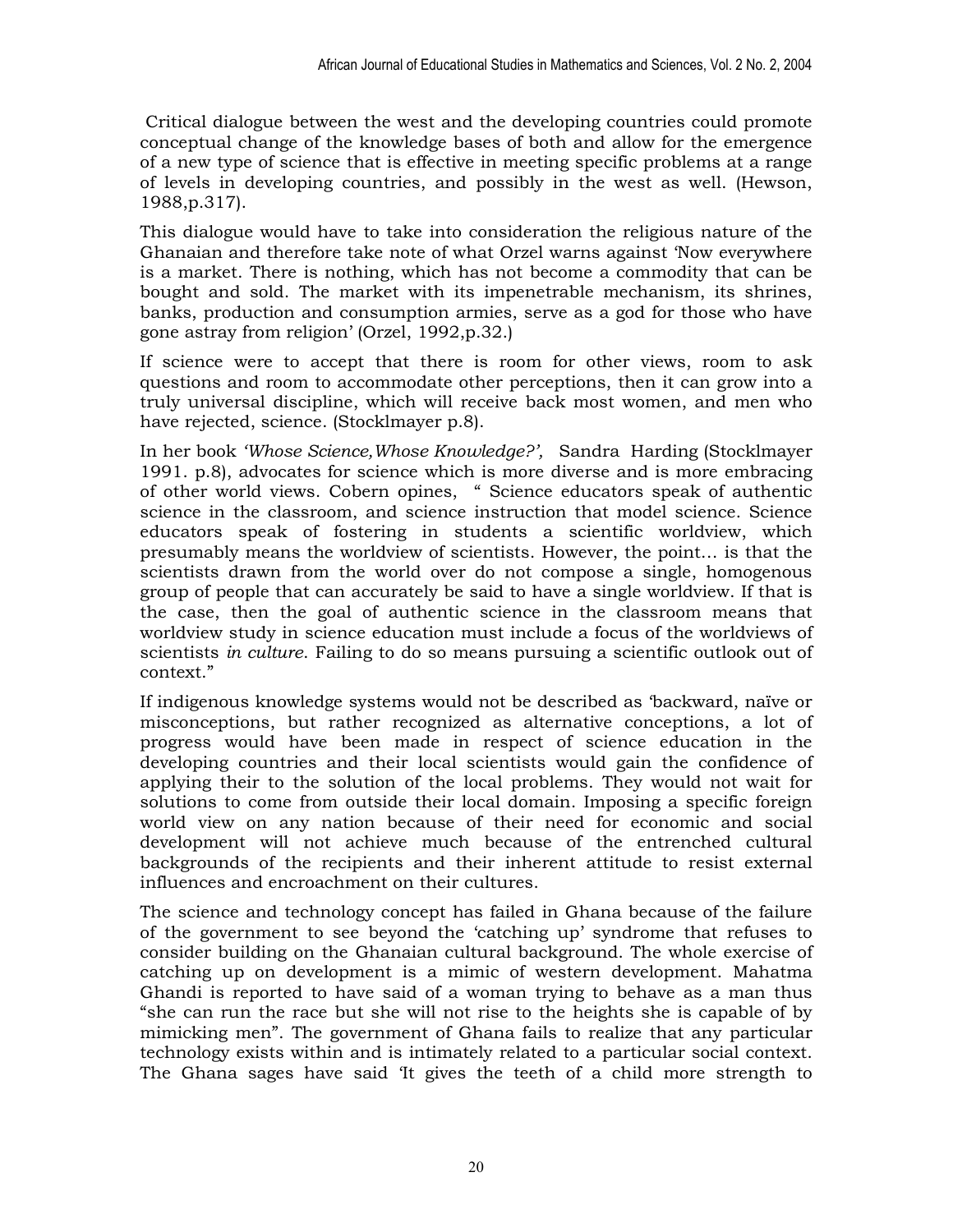struggle for nought with the hard bone of a chicken's foot than to fiddle for sweetness with a piece of soft sugar cane'.

# The Language Factor

A major problem with the teaching of science is with its communicating. The possibility of communicating the wrong idea is very high and this would leave the students more puzzled than before. The Ghanaian students already consider science to be 'hard' and difficult to understand and also not very important for real life. Learning of science is considered to be done by rote acquisition of facts and formulae, which have no bearing or relevance to their daily life. Learning of science is made more difficult if it has to be taught in English, a second language, by teachers whose knowledge of the English language is shallow.

In all learning processes, the medium of instruction has a major role to play since it is related to both attitude and cognition. In Ghana knowledge of the English language commands a prestigious position as it provides access to jobs and economic power. The image of science for development is thus complicated by the need to gain control over the English language.

A lot of studies have been done on the challenges of learning science through a second language like English. Strevens (1980) has two categories of learners of science using English as the medium:

- i. Those who have come to an English –speaking country having received part or all of their schooling in another language and
- ii. Those who are citizens of a multi-lingual country where the language of official communication is English and who are officially taught at school through the medium of English

The Ghanaian falls into the second category and encounters English for the first time at school. Textbooks are written in English, class assignments are to be done in English and examinations are also conducted in English. Krashen (1982) distinguishes between language learning and language acquisition and associates those in Strevens' second category, like the Ghanaians to be more engaged with language learning. Because of the slow and ineffective start with the second language, there is bound to be a mixture of language acquisition and language learning for this category.

Cummins (1980) has, however, noted a contrast between conversational and academic language proficiency for the second category. This group has difficulty in expressing ideas in writing. They can articulate an oral understanding of a concept but have difficulties in communicating these ideas on paper. The members in this group are therefore found to give the general impression of poor performance at written examinations. From his studies Rutherford (1993) considers problems associated with expressing scientific ideas in African languages more to do with vocabulary, logical connectors and multiple meanings of words. Conceptual difficulties in learning science have also been identified. Inglis(1993) has observed that the quality of the writing skills of students are related to their conceptual understanding of the content of the science assignment. The inference is that poorly written science assignments may be due either to poor language proficiency or to weak conceptual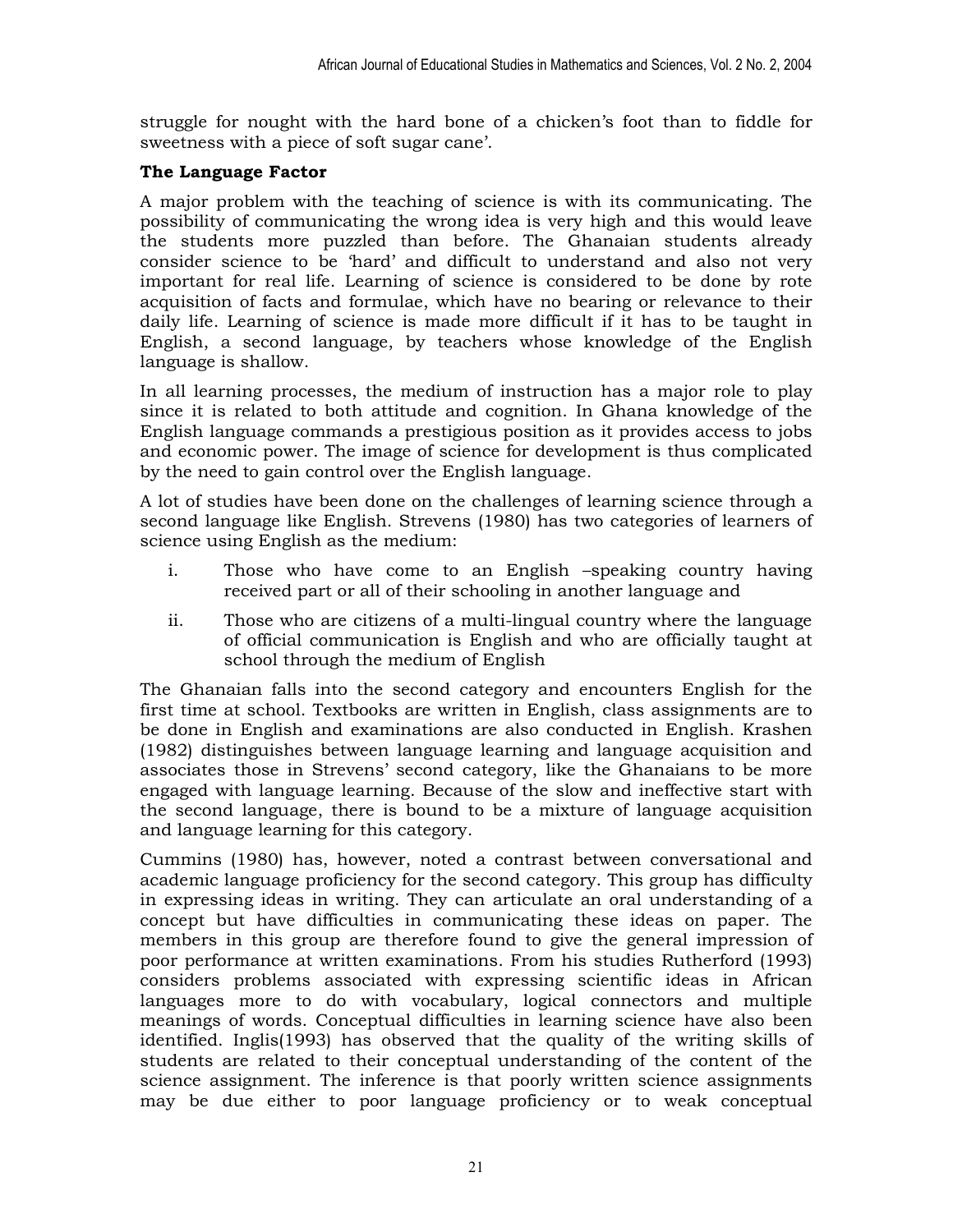understanding. Similar observation has been made by Rollnick et al. (1992) who include also traditional thinking and culture as impacting on science learning. Rollnick(1988,p.232) states: 'the student in Africa has one name which is used at school and another name which is used at home. There is one type of acceptable behaviour at school and one at school. There is one type of dress for school and one for home. There is a language for school and a language for home. Because of this the student too becomes two people.' Language is indeed part of the learner's culture and words and meanings are based on cultural backgrounds.

Oral transmission as a means of passing knowledge from generation to generation also has effects on learning science. Certain conventions are important in the oral transmission as they mediate thought processes and may not be compatible with or acceptable in scientific writings. Although literacy is on the increase among Ghanaians the rate is too slow to overshadow oral transmission. Prophet and Dow (1994) from their studies in Botswana have observed that scientific concepts attainments are greatly influenced by the language of instruction. Collison (cited in Rollick) has also noted that the Ghanaian pupils made higher cognitive level statements in class discussions when they used the local home language than when they use d English language, the official language of instruction.

From a theoretical consideration of the role of language of instruction in science teaching and learning, it is evident that in a situation where that language is a second language for the students, there would be considerable difficulties in the teaching and learning processes. These difficulties would impact negatively on the progress and success of the concept of science and technology for development in Ghana.

# Alternative Strategies

The need to look at other directions and policies, which take due cognizance of the cultural differences in order to bring real developments to the people of the developing countries is long overdue. In so doing one should not ignore the pervasive efforts of the western sponsored institutions like the World Bank/IMF and their collaborators in various schemes to execute their hidden agendas under the guise of globalization, standardization and homogeneity of science curriculum in primary and secondary schools.

An African proverb has it that "when lost, it is better to return to a familiar point before rushing on." The perception that anything indigenous is synonymous with lack of progress and innovation must be vehemently rejected. It is now generally accepted that successful development strategies must have indigenous knowledge as a component in the planning.

Africa presently stands at a crossroad in search of a new vision of development aimed at eradicating the preventable diseases, alleviating the poverty and establishing human rights and the promotion of human dignity based on traditional practices and culture. The affluence of globalization should in no way blindfold the political leaders since it is just a minority in the society who are benefiting. It is unfortunate that some aspects of the colonial heritage, in particular the educational system with the science that accompanied it have become an albatross on the necks of governments in most African countries.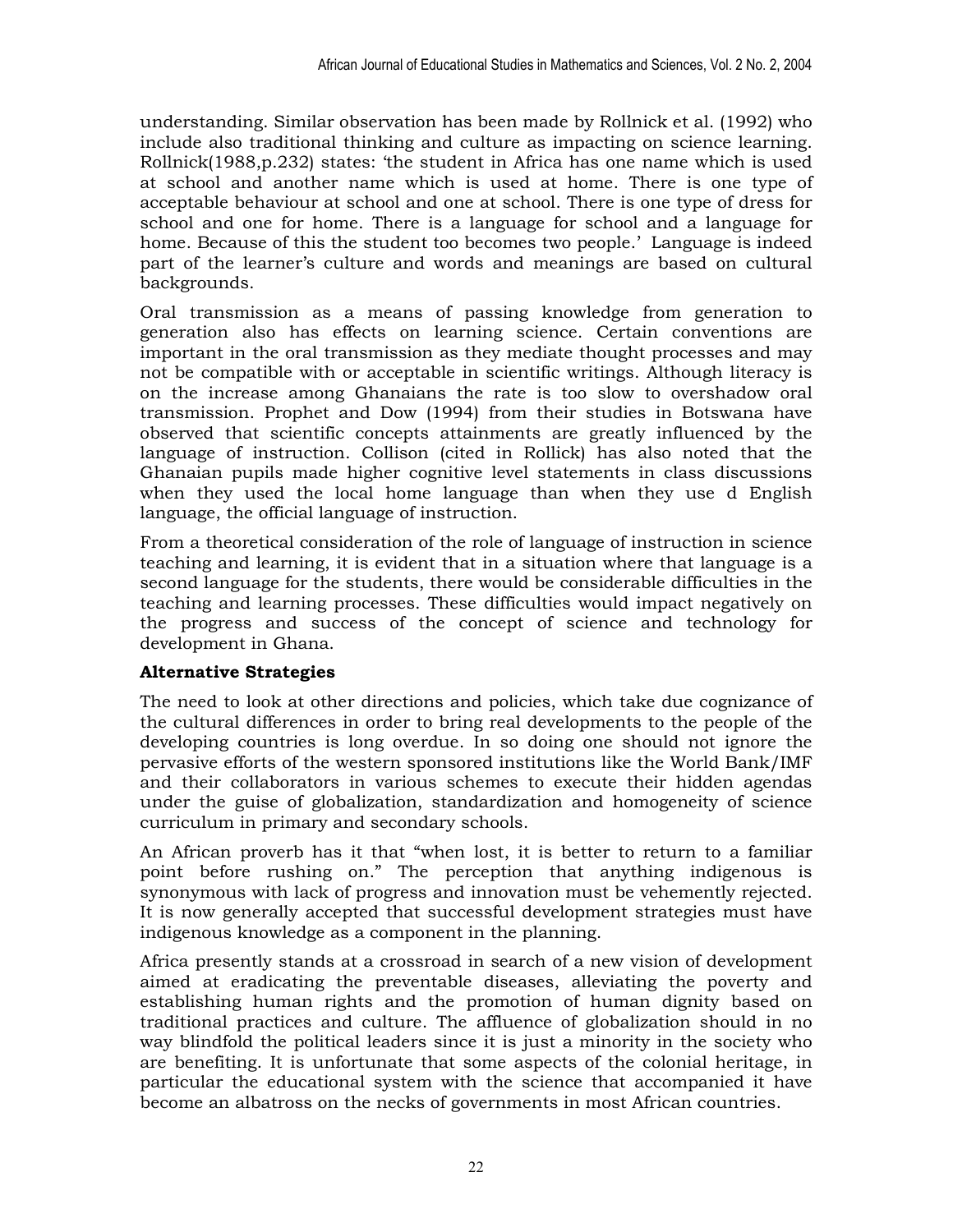'Development from below is for many reasons, a more productive approach than that from above, and …an essential ingredient is indigenous knowledge…To incorporate in developmental planning indigenous knowledge: is a courtesy to the people concerned; is an essential first step to successful development; emphasizes human needs and resources, rather than material ones alone; makes possible the adaptation of technology to local needs; is the most efficient way of using western "Research and Development" in developing countries; preserves valuable local knowledge; encourages community self-diagnosis and heightens awareness; leads to a healthy local pride; can use local skills in monitoring and early warning systems; involves the users in feedback systems , for example, on crop varieties.

These positive reasons –together with the negative reasons, such as the likelihood of failure without using indigenous knowledge- constitute a strong case for incorporating this knowledge in development programs' (Brokensha et al. 1980:7-80)

From their study into indigenous systems of innovation in East Africa Bertelsen and Muller (2001) point to the existence of two systems of learning in Tanzania, one in the formal sector and the other in the informal sector. They draw attention to the fact that efforts to transfer scientific and technical knowledge from the western industralised nations to the developing countries without concern for their cultures would fail. Pradhau advices: 'science education, in any country, is certainly a systematic and sustained attempt at communication about nature between a scientific and a non-scientific or a partially scientific community and as such it should be particularly sensitive to the attitudes and presuppositions of both the scientist and the student' (Pradhau, 1967, p.649.)

Cobern agrees 'science content is science content, regardless of culture, but not so much with its communication. Communicated science, which includes science education, is embedded in culture' (Cobern, 1998, p.18).

# Knowledge acquisition in the Formal Sector

In Tanzania it was observed that the euro-centric perception of what knowledge is about is the trust in the formal system of knowledge acquisition. Similar situation can be found in Ghana. Wackerhansen (1999) has identified five 'dogmas' as the basis for knowledge acquisition in the western industralised countries:

- a. Knowledge is understood as being explicit in something that is being or can be articulated in a linguistic way. Thus knowledge can be externalized in relation to humans. It becomes an object, something that can be moved around, stored , sold or bought.
- b. Human qualifications are based on rules that can be described. These rules are based on or developed from a rational professional expertise and can be written in a set of regulations.
- c. Combining the above two perceptions, professional competence is seen as being generated from explicit knowledge combined with rule-based skill to solve problems in ones professional domain
- d. Possession of a relevant data bank of knowledge related to a profession is required in order to become a professional craftsman.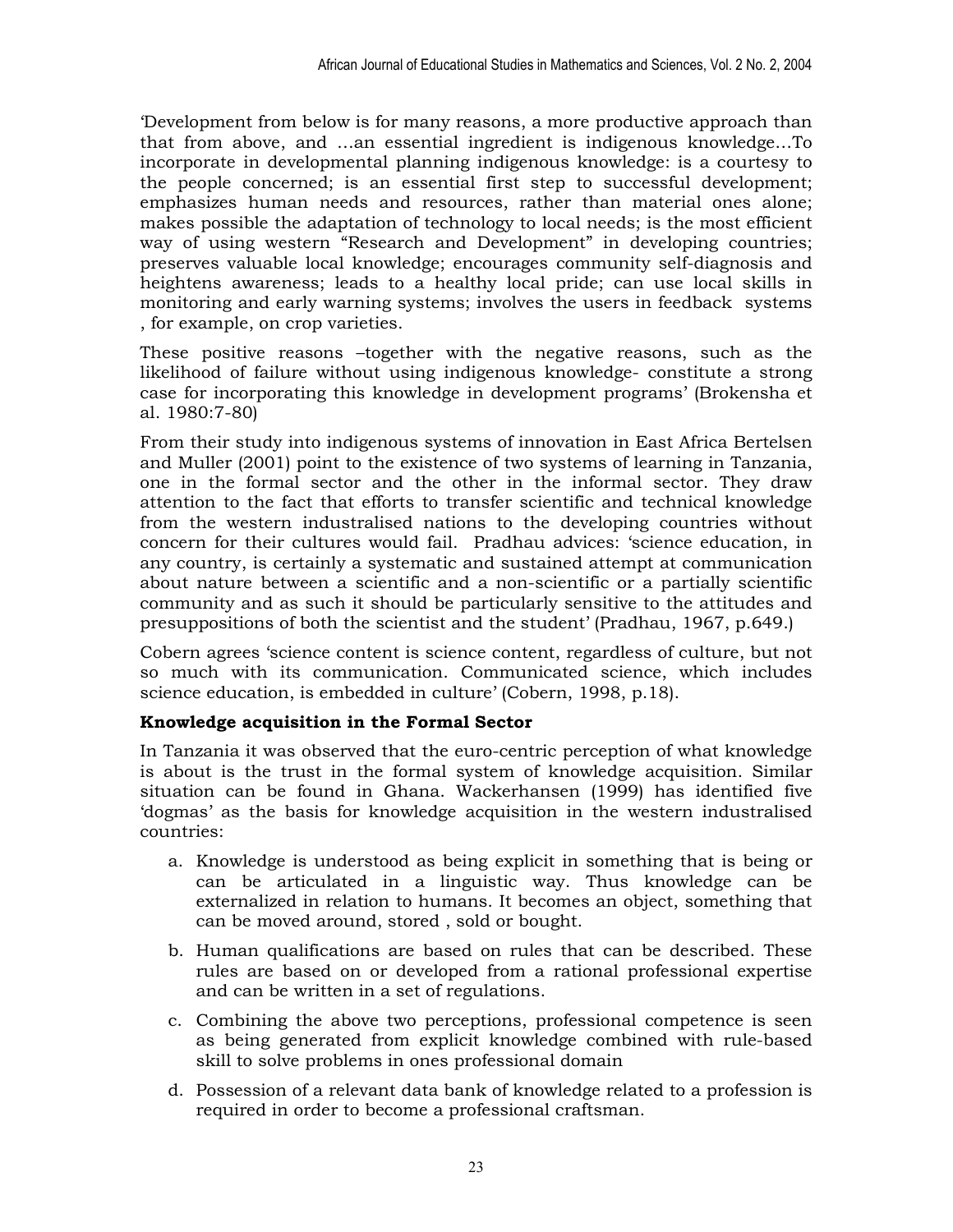e. The single individual is the subject for learning and competence. The one that learns is the one who has the competence.

These five 'dogmas' are used to guide the training of craftsmen in the formal sector. With these perceptions formal training as craftsman has become institutionalized in an educational system where practical traineeship has gained less and less attention in Tanzania. The informal apprentice system is still around although it is not part of the formal educational system this situation also prevails in Ghana.

# Knowledge Acquisition in the Informal Indigenous sector.

The knowledge acquired by craftsmen in the informal sector is based on experiential and implicit learning with a high degree of tacit knowledge. Although competence is being developed there is no documentation and there is very little verbalization. In such a system the apprentice learns to produce a range of specialized products and also learns to cooperate with other craftsmen, customers and to move within the community and society as such. The learning that takes place through experience is grounded in a mentor-protégé system for skill transfer.(Nsana,2001).In order to survive in the rural areas and in the towns the craftsman must depend on an acquired ability to navigate in a cultural, social and family networks and settings. In a rural setting there exists diversity, complexity and high degree of uncertainty. To survive in this setting the craftsmen must acquire other different skills through different types of informal apprentice systems. They should be capable of more than one craft. This will depend on the quality of the crafts as well as the proportion of basic knowledge and local time and place knowledge that are required for that particular craftsmanship. The core norms and values are determined according to the basic understanding of how, why and when people in the community act. Learning and education systems development in the informal sector are therefore more about developing the skills and qualifications strictly required for a particular craft. The informal knowledge depends on personal qualifications acquired by and embedded in that person who has learnt that craft.

# The Potential for Development

Mobilization of indigenous knowledge and technology are very necessary for social transformation. For example, the technology of the village blacksmiths is extremely labour demanding, cumbersome and low level productive. But for as long as the agricultural technology is based on relative simple tools there will always be a need for the intimate knowledge of the blacksmiths about the particular crops and soils of the particular local areas. Whether animal drawn ploughs or other implements will be introduced will depend on the ability to have a localized adaptive technological capability and repair capacity.

Admittedly, the application of modern western science and technology for development is showing success in the western countries because of the milieu they are operating. In the present era of globalisation, the future of developing countries is in jeopardy as it is very easy to be marginalized and thus left in more poverty, disease and lack of social development if the cultures and practices of the developing countries are replaced by foreign cultures through schemes developed elsewhere and imposed on the poor developing countries.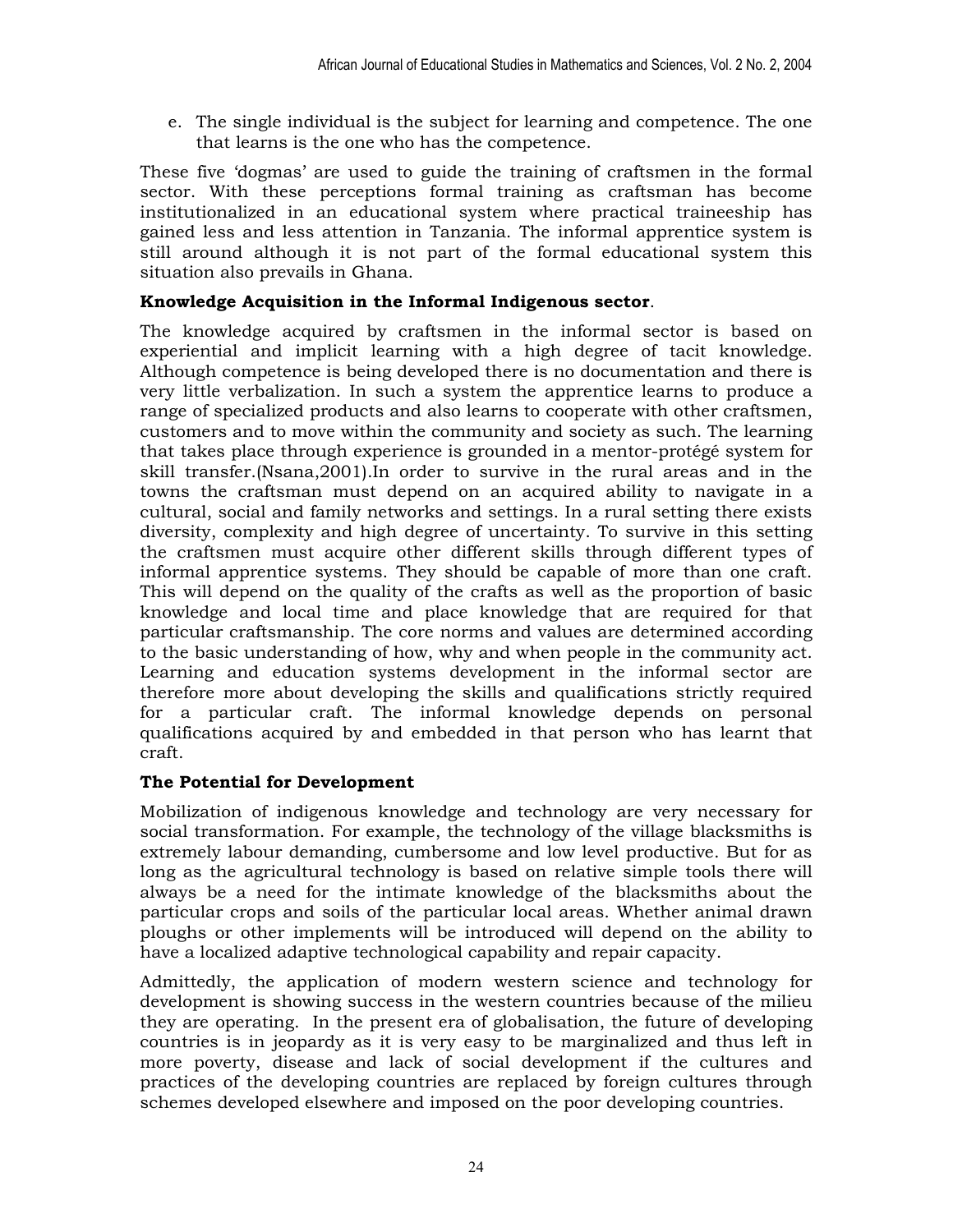The experience of the Japanese in not succumbing to the encroachment on their culture by the west through western science for development is an example worthy of emulating. The Japanese accepted that science is a constructed artifact, which must be culturally based. This was their basis for their success." Science to them is universal for other people and as such science education must be an interpretation based on the Japanese image of science and what they, the Japanese think it should be. There is, thus, no culture-free interpretation of science or science education. The Japanese accepted that the ideas and methods of western science could be adequately taught in Japanese schools within the traditional Japanese worldview of nature, even though the results may appear strikingly different from the western practice of science education" (Ogawa,). Ghanaians have to learn from the Japanese in their border crossing into western science for development. The statement exemplifies the Japanese attitude 'I may wear a western suit, but I have a bamboo heart' The Ghanaian should be taught to say 'I may wear a western suit but I shall retain my neem heart'.

#### Conclusion

The present situation in Africa with regard to development is indeed very bad and has prompted President Thabo Mbeki of South Africa to designate this period as the moment of the African Renaissance in which 'we are our own liberators' (Mbeki, 1999). The South African president elaborates further by saying "An essential element of the African Renaissance is that we must all take it as our task to encourage her, who carries this leaden weight, to rebel, to assert the principality of humanity –the fact that she, in the first instance, is not a beast of burden, but a human and an African being'. (Mbeki, 1999) In this context science educators and technologists have a major role to play if 'She' is not to be seen as a 'beast of burden but a human and an African being". The call to rebel must be taken seriously. The rebellion must be in the mind first, relieving the mind of considering the number of four-wheel -drive cars on the road, the number of cellular phones in the system, the number of people with access to the Internet etc as indices of development. These are all desirables but not necessary in the face of the extent of diseases in the community, lack of good quality potable drinking water, good housing shelters and the unacceptable extent of poor sanitation in the communities in Africa. African scientists must stand up and inform governments that just establishing the structures of western democracy in Africa do not of necessity lead to the eradication of diseases, provision of good drinking water etc. The amounts spent on the establishments of these structures of western democracy to ensure freedom of speech, rule of law, separation of powers etc. with the concomitant provision of fringe benefits for the politicians reveal lack of concern for the ordinary person whose needs are very basic and ordinary. These basic needs are not outside the capabilities of the local scientists and technologists to provide. In Ghana for example the problems associated with food are. not in the production but are related to post harvest losses. It is known that a lot of research work has been done and documented by the Food Research Institute in Accra. Similarly the innovative craftmanships displayed by the artisans at Suame magazine in Kumasi should put Ghana way ahead in technological practices to solve basic problems associated with housing, agricultural machines, and transport. Relying on imports is not a way of 'encouraging her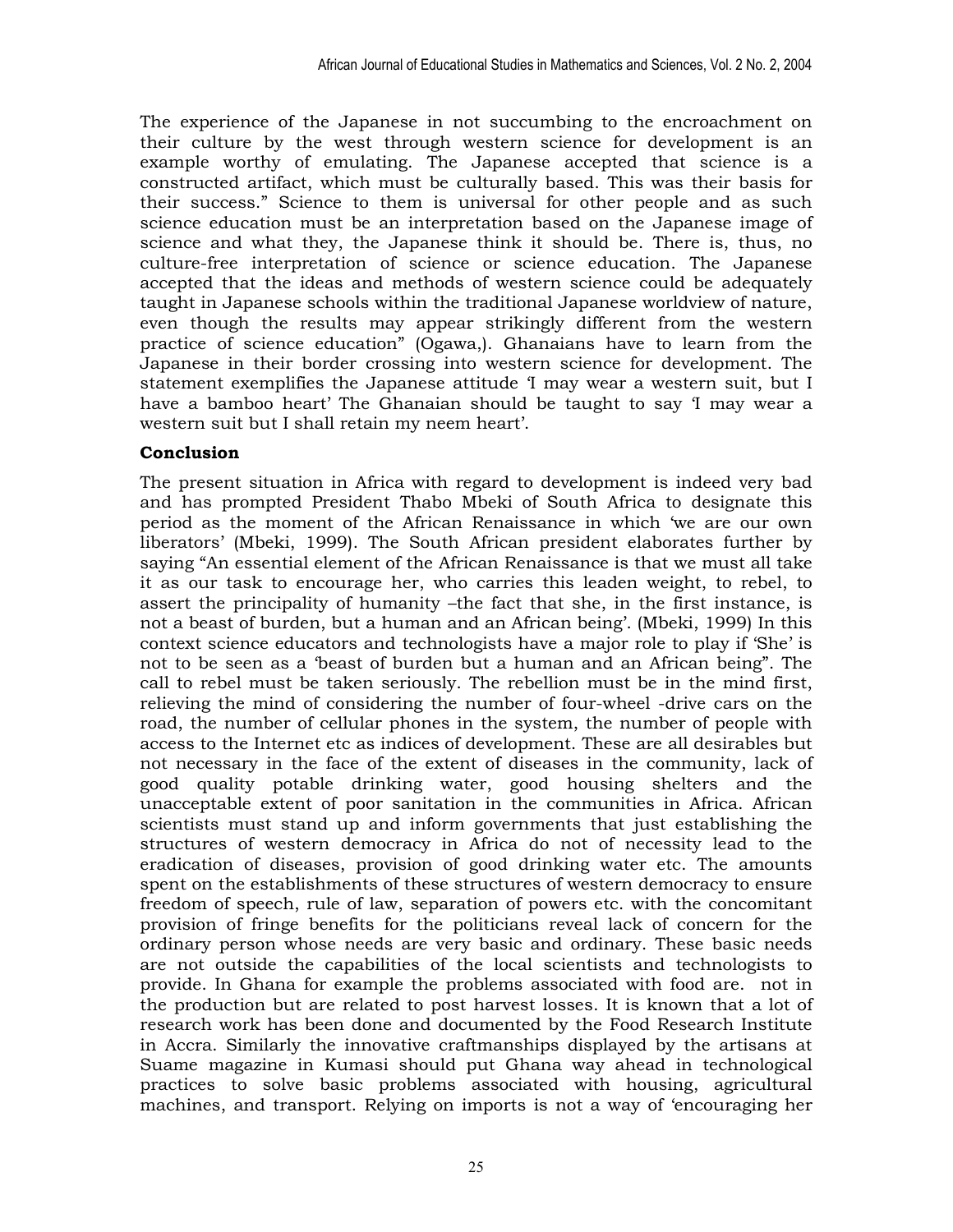who carries the weighty burden to assert herself '(Mbeki 1999). According to Rogers:' We cannot change, we cannot move away from what we are, until we thoroughly accept what we are' (1980.). What are we now? One may ask. We are very poor, messed up and entangled in preventable diseases, which makes one to wonder whether it is worthwhile to bring forth children, as on the first day of birth, these children become sources of sorrow not of happiness. The pictures of these dying babies become the object of ridicule in the western electronic and print media.

Universities and other tertiary institutions in Africa cannot stay aloof in this in this fight against poverty, diseases etc. As Tema (2002) recommends Research students imbued with the spirit of contributing knowledge that would help rebuild their countries, would reject the idea of conducting research solely on the basis of the supervisor's agenda. They would have the boldness to present research proposals that ask authentic questions. They would also feel challenged to respond through research to statements by researchers who have attempted to compare African and modern Western thinking.' Tema continues "the African scholar also has to take up the challenge of bringing traditional African knowledge into the classroom and to conduct his or her own critical analysis…African researchers should also take it upon themselves to explicate African beliefs and conceptions, such as those that conflict with modern medicine."

Irzik(1998) is of the conviction that the business of science is to supply the facts about the world from the western perspective, but not to indulge in the values and value judgements. Bulac (1998) challenges the needs for the products of western technology. He asserts that people have lived for centuries without TVs, refrigerators, computers, etc. Products which are not necessary for survival are being promoted by western powers to encourage consumerism of their products and indirectly make the developing countries dependent on western economy and technology through neo-colonialism.

There is every indication of hope for the development of the third world countries if the advocates of globalisation would appreciate what Irzik admonishes "that the way to acquire knowledge of the world is not independent from the institutions, practices and discourses that produce it and does change historically". This statement is indeed a restatement of Feyerabend's pluralistic relativism that states 'every culture, every nation can build a science that fits its own particular needs' (Feyerabend, 1989). Ogawa (1989) also states 'every culture has its science'. There are as many kinds of science as there are societies which makes it irresponsible and without any grounds for any one to claim a cognitive superiority over the others. The solution lies in recognizing your own and upholding it there is nothing wrong about learning other worldviews and incorporating the good and acceptable portions into one's own.

Wholesale importation of development plans, devised and drawn within the western worldview will never succeed in any developing country. The indigenous knowledge which is undervalued and which is disappearing needs to be resuscitated and be made the pivocal resource in the search for development. This way is technically the easiest and most convenient. It is up to the politicians and their advisors to realize this and accept it. Rome was not built in a day. If it is realized that indigenous knowledge is derived within the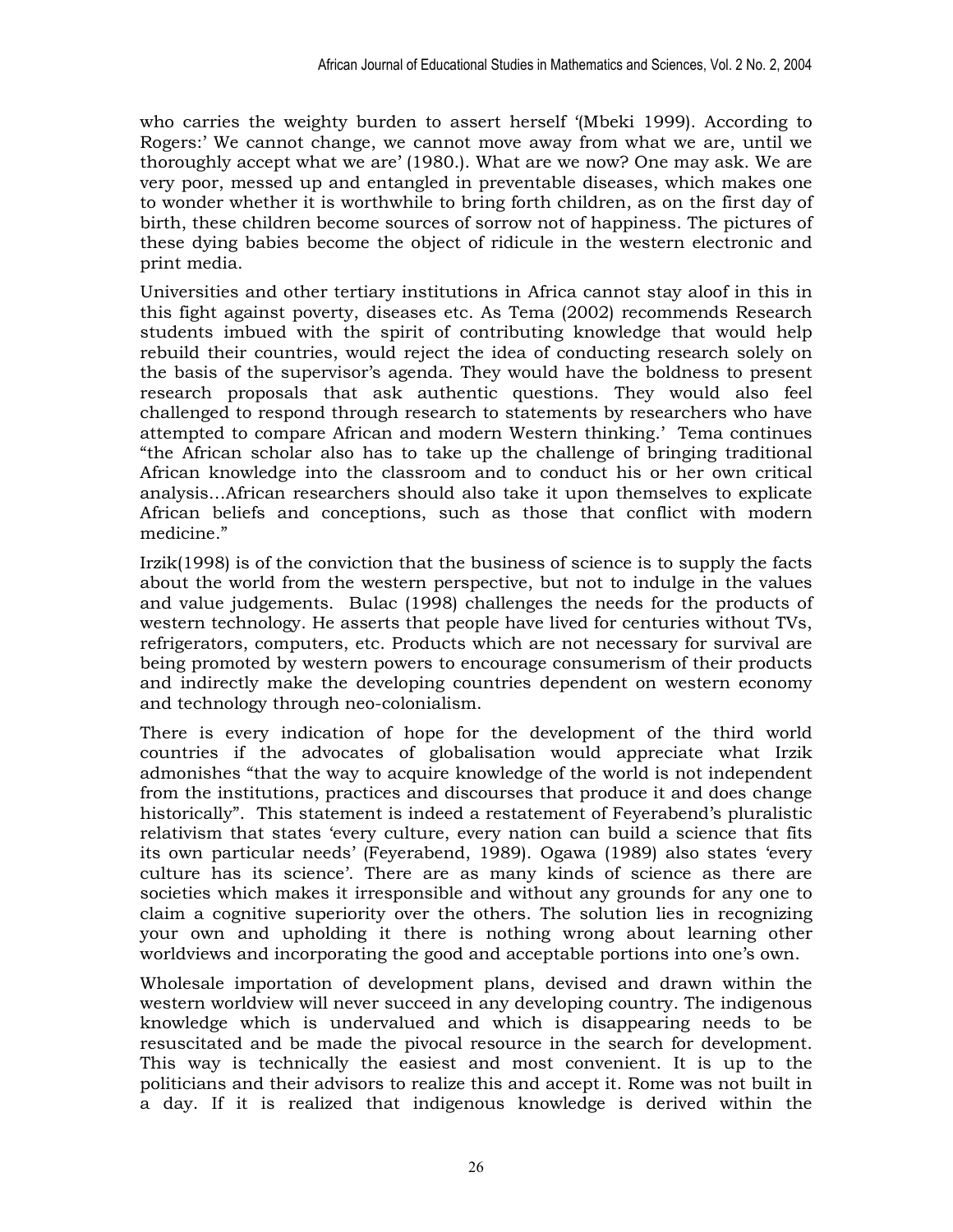immediate context of the livelihoods of the people and as such it is dynamic there would be constant modifications as the needs of the people and society change.

President Olesegun Obasanjo of Nigeria, in his plenary address at the World Education Forum declared in part 'The global village of the new century cannot afford (for reasons of equity, equality of nations and world security) to have impoverished ghettos in its fringes. It is, in fact in the interest of the richer countries to come urgently to the assistance of the poorer ones. The operative word is assistance-that is technical, logistic and financial help in articulating endogenous ideas for development and seeing them to fruition. as well as in strengthening individual and institutional capacities.'

#### References

- Altieri,M. (1987); Agroecology: The Scientific Basis of Alternative Agriculture. Boulder,CO Westview
- Basala, G. (1967); The spread of western science. Science,156,611-622
- Benavot,A. (1992). Curricular content, educational expansion, and economic growth. Comparative Education Review, 36(2):150-174
- Bertelsen,P; and Muller,J. (2001) Who Are The Ignorant: Current Transformations in Tanzanian Indigenous Technology Systems. Paper for Nordic Africa Days. The Nordic Africa Institute. Uppsala
- Brokensha, D; Warren, D. and Werner, O; (Eds.) (1980) Indigenous Knowledge Systems and Development. Lanham MD: University Press of America
- Bulac, A. (1995) Quoted in Irzik G. Philosophy of Science and Radical Intellectual Islam in Turkey In W.W. Cobern (Ed.) Socio-Cultural Perspectives on Science Education: An International Dialogue. Kluwer Academic Publishers. Dordretcht.The Netherlands.
- Chambers, R; Pacey, R; and Thrupp, L. (Eds.) (1989). Farmer First: Farmer Innovation and Agricultural Research. London: Intermediate Technology Publications.
- CIA-The World Factbook (2002) Malayasia
- CIA-The World Factbook (2002), Ghana
- Cobern, W.W. (1998) ; Science and a Social Constructivist View of Science Education. In W.W. Cobern (Ed.) Socio-Cultural Perspectives on Science Education: An International Dialogue .pg. 7-23. Kluwer Academic Publishers. Dordretcht. The Netherlands.
- Collison, C.O, Cited in Rollnick ,M; The influence of language on the second language teaching and learning of science .In W. W. Cobern (Ed.) Socio-Cultural Perspectives on Science Education: An International Dialogue.pg.121-137. Kluwer Academic Publishers,Dordretcht, The Netherlands.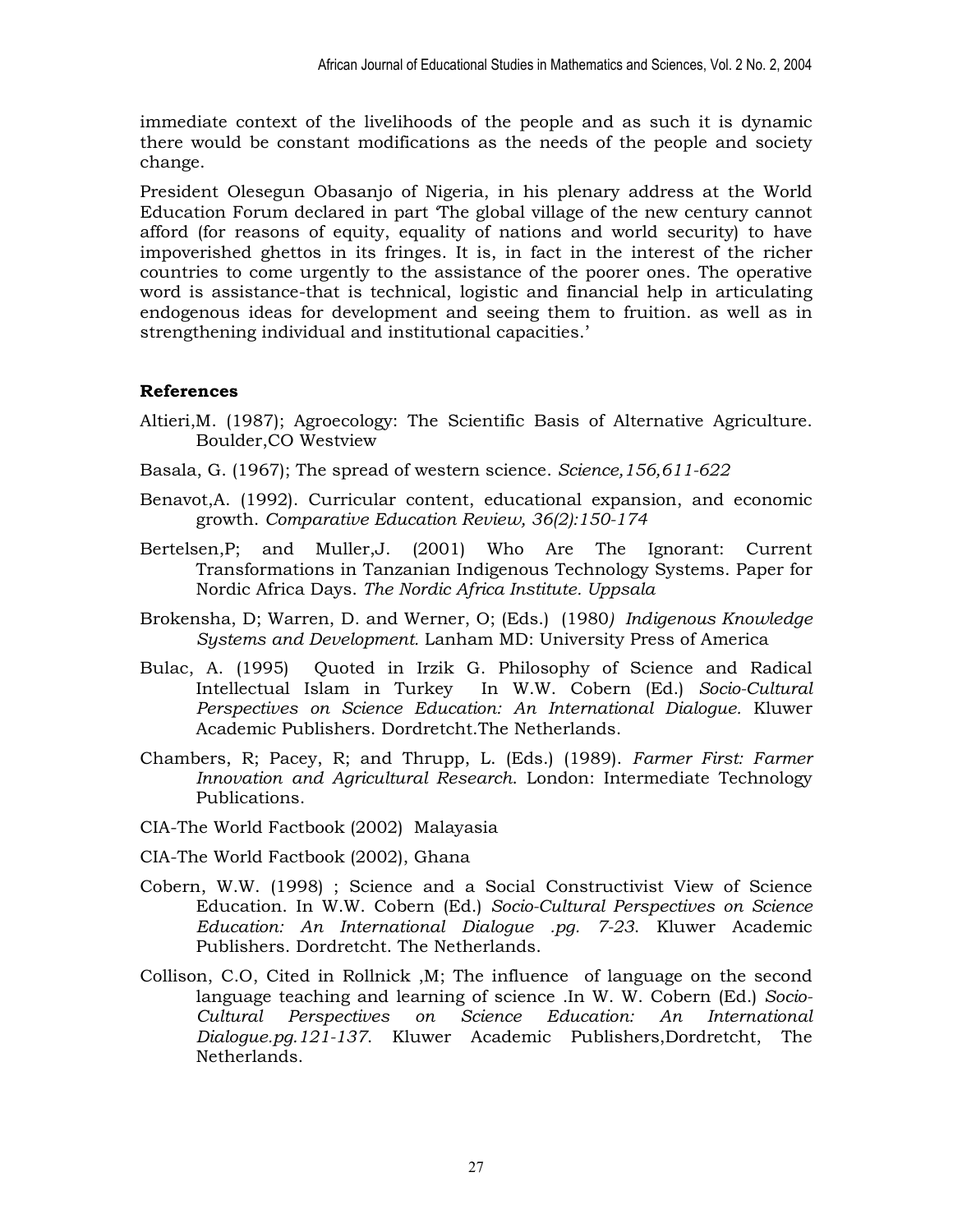- Cooper, C; (1973). Science ,technology and production in the underdeveloped countries: an introduction. In C. Cooper(Ed.) Science ,Technology and Development .pg. 1-18. London Frank Cass
- Cummins, J; (1980). The cross lingual dimensions of language proficiency: Implications for bilingual education and the optimal age issue. TESOL Quarterly 14:175-187.
- Driori, G.S. (1998) A Critical Appraisal of Science Education for Economic Development. In W.W. Cobern (Ed.) Socio-Cultural Perspectives in Science Education: An International Dialogue. pg. 49-74 Kluwer Academic Publishers.Dordretcht .The Netherlands
- Dudgeon, P; (1998) .Valuing the wisdom of the past . In L. Byrski (Ed.) The Way Ahead: Prominent Australians talk about the future of our Nation. New Holland, Sydney.
- Feyerabend, P. (1991). Preface to the Turkish Translation of Science in a Free Society. Translated by Ahmed Kardam,. Ozgur Bir Toplumda Bilim. Ayriviti Yayinevi; Istanbul
- Guimaraes, F; (1989) .Technology policy in newly industrial countries: A Brazilian perspective. Science and Public Policy, 16(3) ;167-175
- Hewson, M.G. A'B ;(1988). The ecological context of knowledge: implications for learning sciences in developing countries., Journal of Curriculum Studies. 20(4)
- Horton, R; (1982) Learning and Teaching Science. South African Journal of Science. Vol.76, 397-403
- Inglis, M; (1993) An investigation of the interrelationship of proficiency in a second language and the understanding of scientific concepts. Proceedings of the First Annual Meeting of the Southern African Association for Research in Mathematics Education. Grahamston,South Africa; Rhodes University.
- Irzik, G; (1998) Philosophy of science and Radical Intellectual Islam in Turkey. In W.W. Cobern (Ed.) Socio-Cultural Perspectives on Science education: An International Dialogue. pg.163-179. Kluwer Academic Publishers.Dordretcht .The Netherlands.
- Kamens, D.H. and Benavot, A; (1991). Elite knowledge for the masses: The origins and spread of mathematics and science education in national curricular. American Journal of Education ,99(2), 137-180.
- Kearney, M. (1984) Worldview. Novato. CA. Chandler and Sharp Publishers Inc.
- Krashen,S.D. (1982) Principles and Practice in second language acquisition. Oxford, UK: Permagon Institute of English
- Kuamuah, T; (2002) .Outdooring of Babies—The North Eve Example. AMAMMRESEM; The Ghana Folklore Magazine Vol.1 pg. 8. Accra.
- Lewis, K.M. (1993); Planning policy on science education in developing countries. International Journal of Science Education; 15(1) 1-15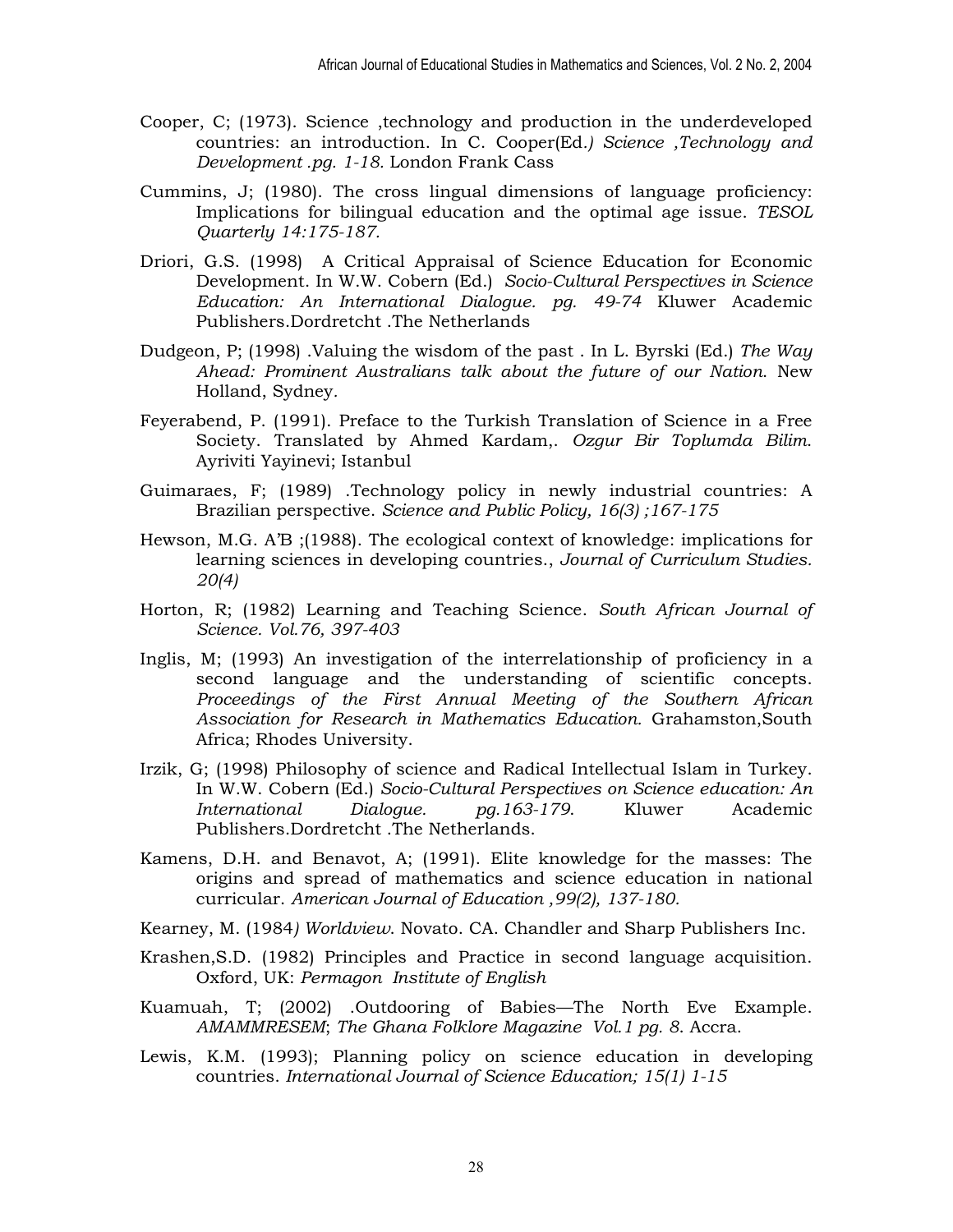- Mbeki. T; (1999) Africa- The Time Has Come. Tafelberg Publishers Ltd. Cape Town
- National Academy of Sciences (1984). Science and Creationism: a view from the National Academy of Sciences. Washigton DC. National Academy of Sciences
- Nkrumah, K; (1965) ; Neo-colonialism :the Last stage of Imperialism. New York International Publishers.New York
- Nsana, B. (2001). Apprenticeship Systems and Entrepreneurial Skills Development- A study of Tanzanian rural and urban micro and small enterprises. Department of Development and Planning. Aalborg University
- Obasanjo, O. (2000) Paper delivered at the Final Plenary Session of the World Education Forum,Dakar
- Ogawa, M; (1998) A cultural history of science education in Japan. An epic description. In W.W. Cobern (Ed.) Socio-Cultural Perspectives on Science education: An International Dialogue. pg 139-162. Kluwer Academic Publishers. Dordretcht. The Netherlands
- Ogunniyi, M. B. (1983). Relative effects of a history/philosophy of science course on student teachers' performance on two models of science. Research in Science and Technological Education. !(2) 193-198
- Okeobukola, P.A. and Jegede,O.J. (1988). Traditional cosmology and its influence on students' acquisition of the skills of scientific observation. Paper presented at the Annual Meeting of the National Association for Research in Science Teaching, Lodge of the Four Seasons, MO
- Ozel,I; (1992) Three Issues: Techne-Civilization-Alienation. Cidam Yayinlari: Istanbul
- Poole, H.E; (1968) The effect of urbanization upon scientific concept attainment among Hausa children of Northern Nigeria. British Journal of Educational Psychology. 38, 57-63
- Posner, G.J. ; Strike, K.A; Hewson, P/W. & Gertzog ,W.A. (1982). Accommodation of Scientific Conception. Science Education 66(20) 211- 227
- Prather, J.P (1990); Tracing Science Teaching. Washington DC. National Science Teachers .Association
- Prophet ,B. and Dow, P (1994) Mother tongue language and concept development in science .Language ,Culture and Curriculum, 7(3) :205-216
- Rogers,C. (1980) On Becoming a Person. Constable & Co. London
- Rollnick ,M. S.; White ,M; and Dison ,L; (1992) Intergrating writing skills into the teaching of chemistry: an easy task with bridging students. Proceedings of the Annual Conference of the South African Association for Academic Development. Port Elizabeth, 3-5 December
- Rollnick,M.S. (1989). The influence of language on the second language teaching and learning of science. In W.W. Cobern (Ed.) Socio-Cultural